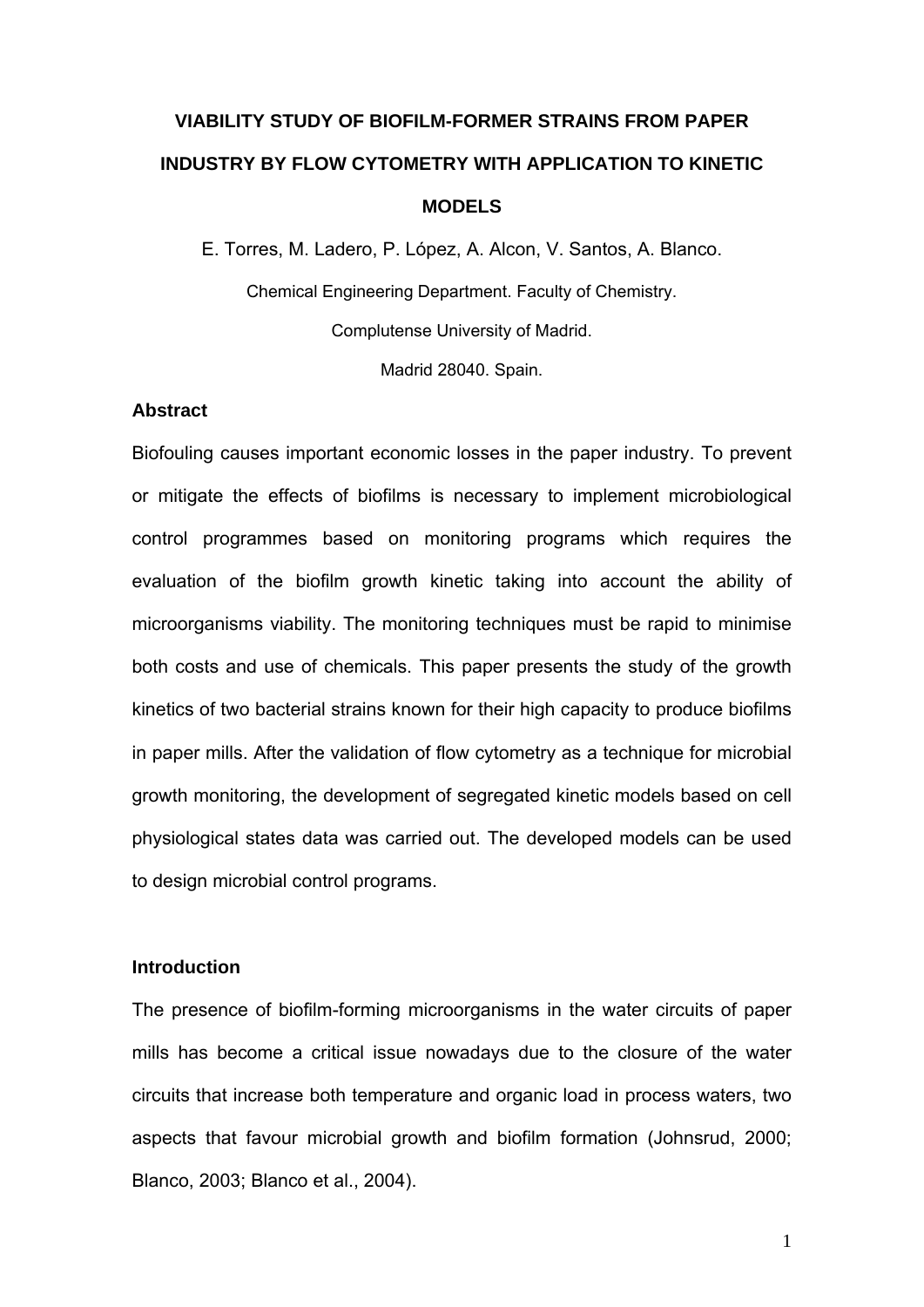Microorganisms present in biofilm can generate volatile compounds (e.g. organic acids, sulphur compounds and amine compounds) that cause nuisance odours as a result of their metabolism. Moreover, mature biofilms eventually detach from the surface that they cover causing disruptions in the production, frequently leading to unacceptable quality defects in the final paper (Blanco et al., 1996; Blanco, 2003; Lahtinen et al., 2006; Rättö et al., 2006).

Most studies in the paper industry have been focused on the effects of antimicrobial agents (biocides, enzymes and dispersing) on sessile and planktonic cells although in the last years the effort has been focused on the characterization of biofilm structure and microbial composition. These studies provide information on the importance of certain microorganism strains in the early stages of biofilm formation (Kolari et al., 2003) and on the amount and type of polysaccharides that they produce (Verhoef et al., 2005). Thus specific control programs can be developed e.g. by new enzymatic treatments (Torres et.al., 2008) being essential a good understanding of their growth.

Two cell processes are associated with the growth of microorganisms: uptake of material from the environment and the release of metabolic end products into the medium that can influence the physiological state, their proliferation, and the development of resistance mechanisms against increasingly hostile environments (Vives-Rego et al., 2000; Hewitt and Nebe Von Caron, 2004; Hammes et al., 2008). The death of a bacterial cell has long been defined as its inability to grow to a visible colony on bacteriological media. This assumption is simplistic and numerous situations have been described in which cells lose culturability but remain viable and are potentially able to grow. Knowing when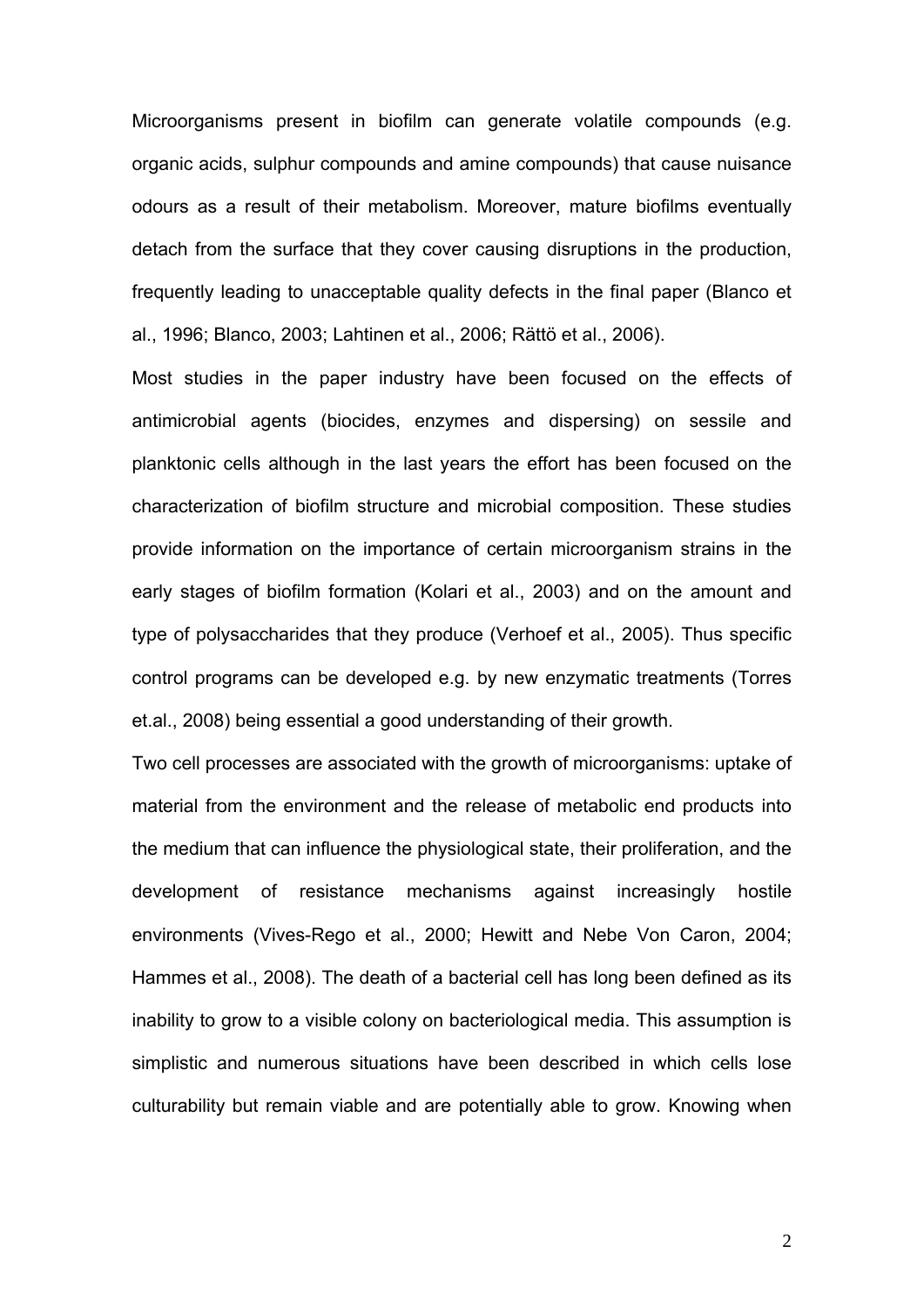the dynamics of the transitions and the interaction between cellular states take place is important when conceiving control strategies to avoid biofilm formation. The most common techniques used to monitor the proliferation of microorganisms in industrial control programmes such as dry cell weight, culture medium turbidity (optical density), plating method or ATP measurements, fail to provide information on aspects such as cell viability or resistance, because they observe the bacterial death only in retrospective (Berney et al., 2006). Actually there are clear evidences of the presence of intermediate cell states which remained undetectable by classical methods in both natural industrial samples and laboratory axenic cultures (Diaz et al.*,* 2010).

The application of flow cytometry (FC) together with viability indicators based on fluorescent molecules, is a technique for cultivation–free analysis of bacterial viability in disinfection experiments, food biotechnology, industrial biotechnology and environmental samples (Alcon et al., 2004; Berney et al., 2006; Lacroix and Yildrin, 2007; Foladori et al., 2010). This technique provides quantitative information on the different physiological states of the cells in a fast and reliable way enabling to obtain real-time data that can be used in the development of more accurate control programmes (Hewitt and Nebe-von-Caron, 2004; Herrero et al., 2006; Labas et al., 2008; Torres et al., 2008). Each indicator is based on criteria that reflect different levels of cellular integrity or functionality.

Quantitative information on cell state dynamics obtained from flow cytometry analysis may allow researches to propose and to verify mathematical models to describe the kinetic behaviour of the subpopulations measured. These kinetic models describe the temporal evolution of the concentration of microorganisms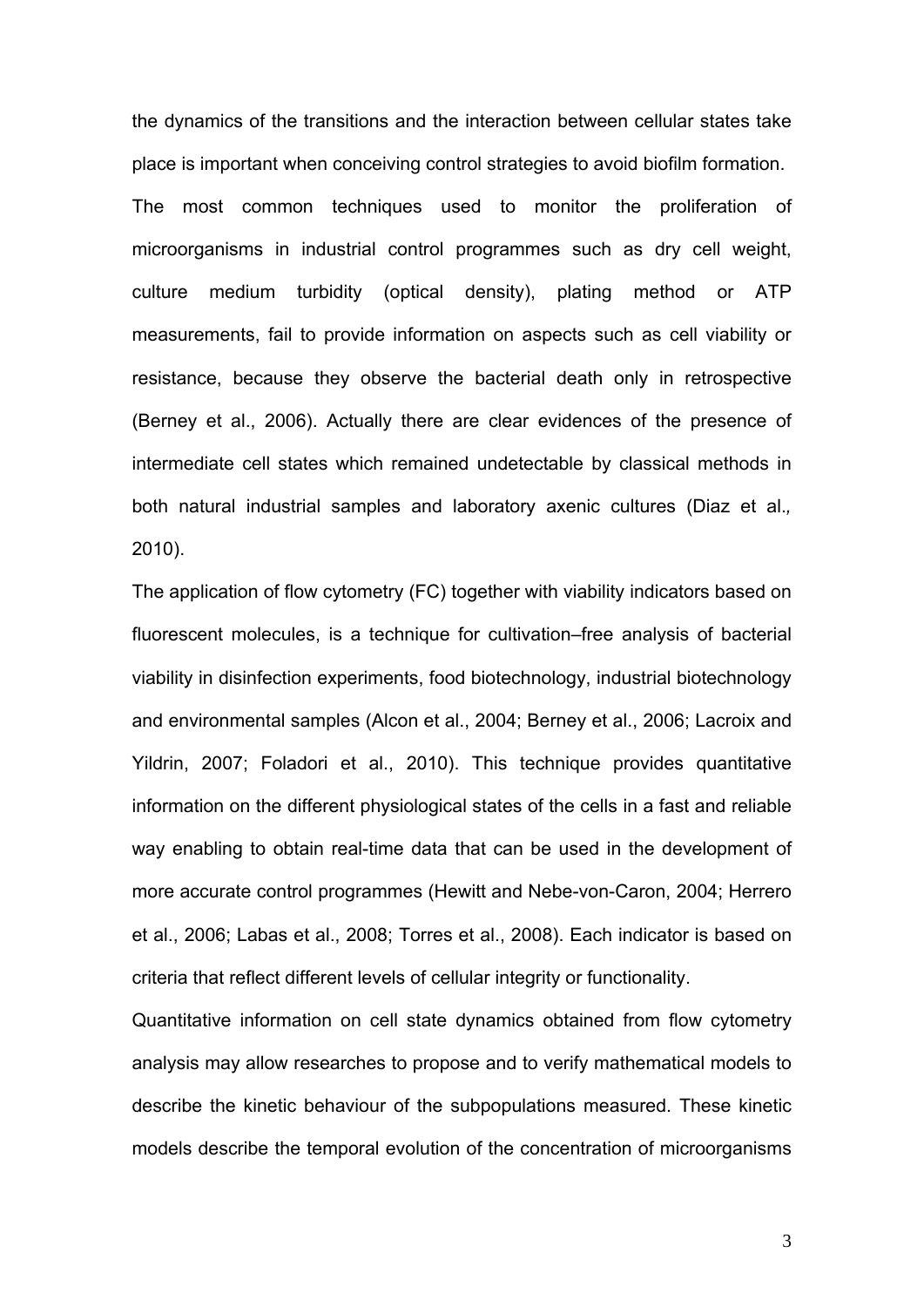in a system, as a function of relevant intrinsic or extrinsic variables based on different stages of viability (Herrero et al., 2006; Marks, 2008; Quiros et al., 2007; Quiros et al., 2009).

The main objective of this paper is to develop a methodology to study the physiological state of biofilm-forming bacteria from paper mills, through flow cytometry analysis of bacterial subpopulations during growth, and to develop and validate predictive kinetic models that will be use in the future to optimize the industrial biofilm control programs.

## **Materials and Methods**

#### *Isolation of bacterial species*

The bacterial species *Brevundimona vesicularis* VTT E-981024 and *Bacillus simplex* E-022115 were isolated from slime samples obtained from two paper mills. One is located in Finland and the other in Spain. These strains were selected because their high capability of producing EPS (Verhoef et al., 2005)

# *Experimental set-up*

Pre-inocula were prepared using shake flasks at 37ºC and 150 rpm in a medium containing glucose (20 g·L<sup>-1</sup>), yeast extract (0.5 g·L<sup>-1</sup>), (NH<sub>4</sub>)<sub>2</sub>SO<sub>4</sub> (0.6  $q L^{-1}$ ), KH<sub>2</sub>PO<sub>4</sub> (3.18 g·L<sup>-1</sup>), K<sub>2</sub>HPO<sub>4</sub> (5.2 g·L<sup>-1</sup>), MgSO<sub>4</sub> x 7H<sub>2</sub>O (0.3 g·L<sup>-1</sup>), CaCl<sub>2</sub> (0.05 g·L<sup>-1</sup>), ZnSO<sub>4</sub> x 7H<sub>2</sub>O (0.2 mg·L<sup>-1</sup>), CuSO<sub>4</sub> x 5H<sub>2</sub>O (0.2 mg·L<sup>-1</sup>), MnSO<sub>4</sub> x H<sub>2</sub>O (0.2 mg·L<sup>-1</sup>), FeSO<sub>4</sub> x 7H<sub>2</sub>O (0.6 mg·L<sup>-1</sup>) and CoCl<sub>2</sub> (0.2 mg·L<sup>-1</sup>). The volume of inoculum required to obtain an initial biomass concentration of 0.1  $q L^{-1}$  in the bioreactor was determined through calculations based on the measurement of the inoculum optical density (OD).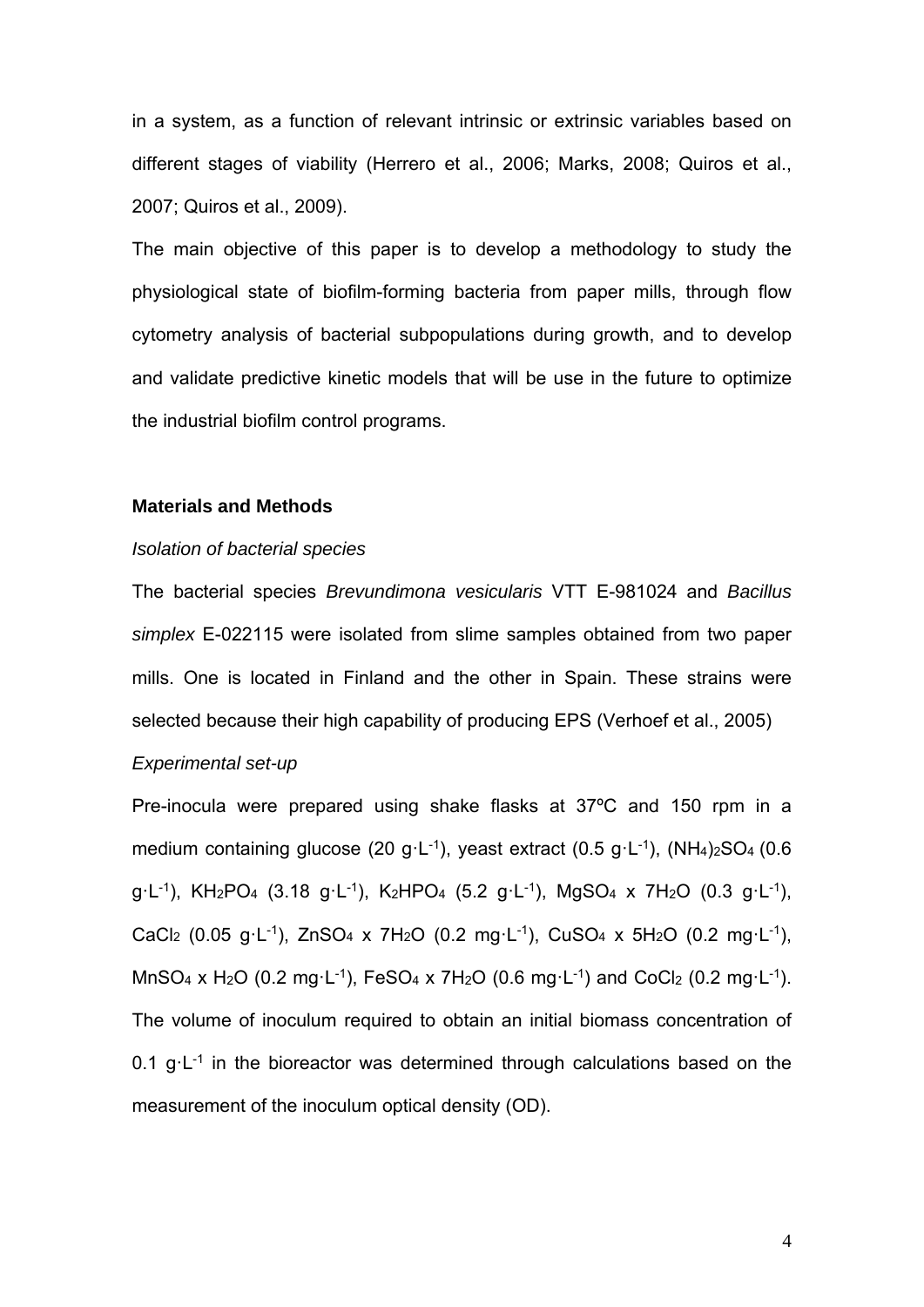Each bioreactor (Sartorius model Biostat B- plus of 1L) was seeded with the volume of inoculum calculated previously. The medium employed for cultivation was the same as the one used for inoculum preparation. The bioreactors were operated at 1L·min-1 air flow rate, 150 rpm stirrer speed and 37ºC; the medium pH was adjusted to 6.8-7.0. The evolution of bacterial subpopulations during the experiments was monitored by turbidity measurements and FC every hour until reaching the stationary phase of growth.

## *Turbidity measurements*

Turbidity measurements were carried ot with a spectrophotometer (AQUAMATE model spectrophotometer; Thermo scientific) first for the elaboration of a turbidity calibration curve along with the preparation of a pre-inoculum, and second for the monitoring of bacterial cultivation in the bioreactor.

The evolution of the biomass was determined by measuring the OD<sub>600</sub> (optical density at 600 nm) of the medium during bacterial growth versus a blank (the same medium without cells). OD data were converted to dry weight using the corresponding calibration curve, and the results were finally expressed as  $q L^{-1}$ .

### *Flow citometry*

FC measurements were carried out using a FAC Scalibur cytometer (Becton Dickinson, San Jose, CA, USA) equipped with an air-cooled 15 mW argon-ion laser emitting at a fixed wavelength of 488 nm and a viability kit provided by Becton Dickinson. Fluorescent filters and detectors were all standard, with green fluorescence collected in the FL1 channel (530± 30 nm) and red fluorescence collected in the FL3 Channel (>670 nm). All parameters were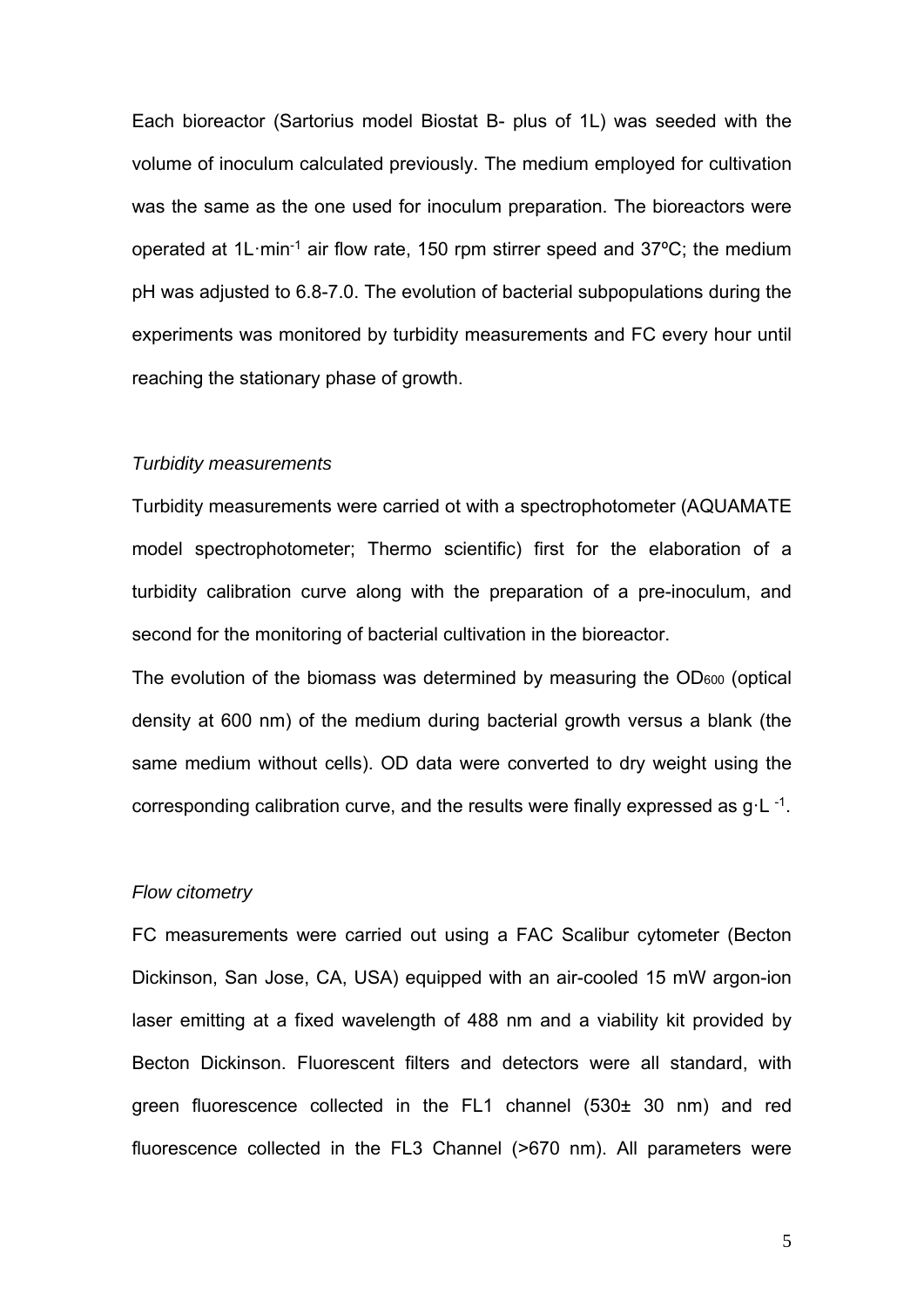collected as logarithmic signals. Data were analysed using the CellQuest<sup>TM</sup> software from Becton Dickinson.

# *Total number of bacteria*

The evaluation of membrane integrity is the most definitive evidence of cell viability. Cells without an intact membrane cannot maintain or generate the electrochemical gradient which generates membrane potential, and can be classified as dead cell (Nebe-Von Caron et al., 2000). Their structures are exposed to the medium and finally decompose and lyses. Membrane integrity can be detected by dye exclusion or dye retention. Cells with intact membrane are permeable to multiple charged dyes such as SYTOX stains (Gregory et al., 2001; Quiros et al., 2009) or to cyanine's (TOPRO, TOTO series) and impermeable to dyes such as PI, which only leaks into cells with compromised membranes. Therefore, to distinguish the different physiological states of cells, namely dead, non culturable and viable cells a kit including Liquid Counting Beads (LCB) and two fluorochromes as viability markers, Thiazole Orange (TO) and Propidium Iodide (PI) were used. TO is a permeable dye and enters all cells, live and dead, to vary degrees. PI was used as viability marker since it is a large, double-positively charged molecule that binds to DNA and RNA and does not penetrate cells with intact cytoplasmic membranes (Joux and Lebaron, 2000; Novo et al., 2000; Shapiro, 2003). Staining of cells with PI is therefore indicative of severe membrane damage and, as a result, PI is normally viewed as a conservative indicator of cell death (Lisle et al., 1999; Berney et al., 2006), although some exceptions have been noted (Novo et al., 2000; Shi et al., 2007). TO presents affinity for DNA, but also for cell membrane lipids, what enables it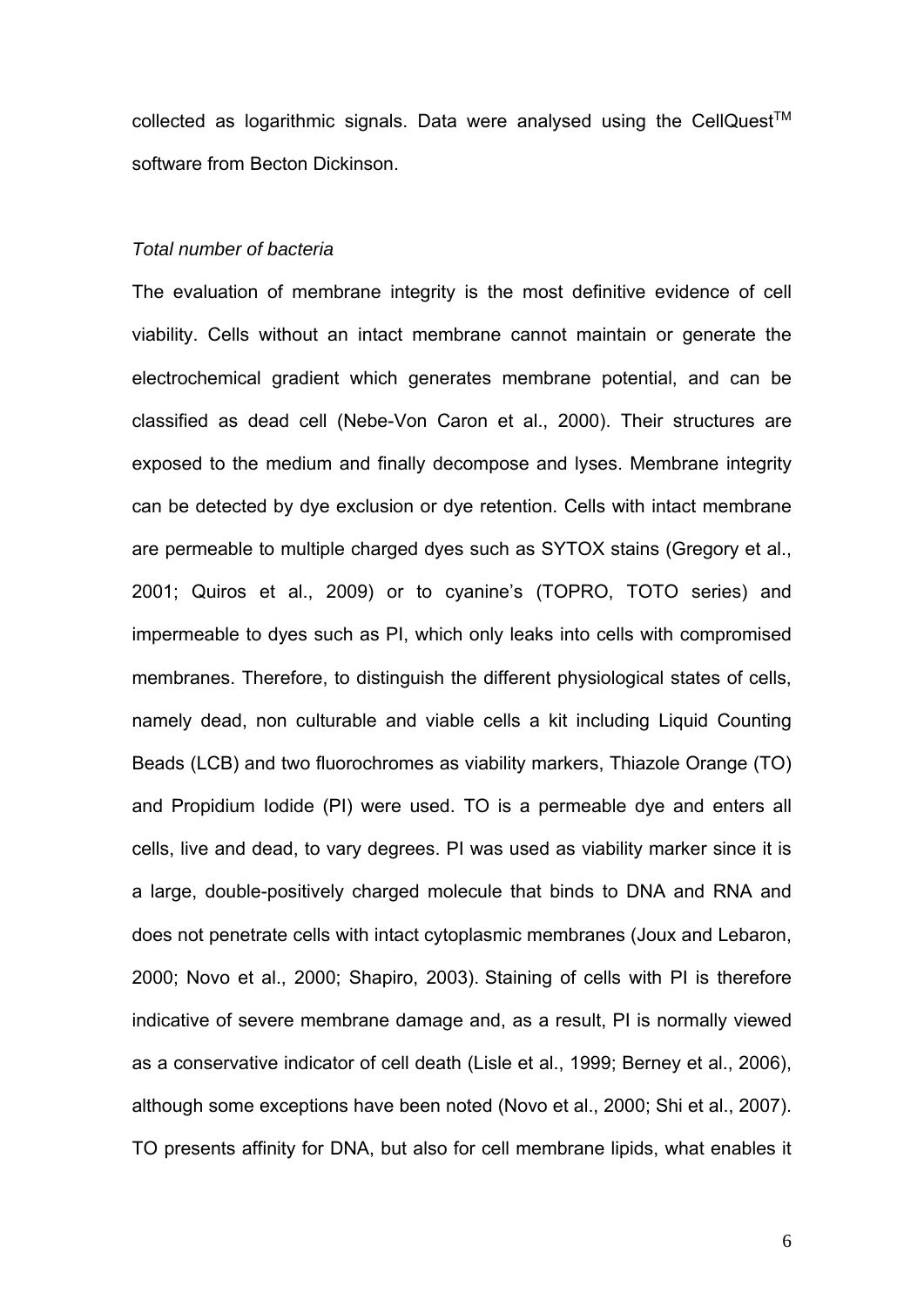to penetrate cells having their membrane intact (Xiaofeng and Krull, 2005). With gram-negative organism, depletion of the lipopolysaccharide layer with EDTA greatly facilitates TO uptake. During this study, it was assumed that cells having intact membranes are marked only with OT, the damaged cells have a double labelling (PI + OT) and dead cells are marked only with PI. LCB were added to each sample as an internal reference, following the supplier's recommendations for ratiometric counting.

 Samples were made to flow at low velocity and data were acquired in log mode taking about 10000 events, of which around 1000 corresponded to bead events. The beads added, having a known number, were used to assess the reliability of the FC measurements. Cellular concentration was expressed in  $q \cdot L^{-1}$ .

Each cellular suspension sample (500  $\mu$ L) was diluted with a phosphatebuffered saline solution (PBS with 0.1% Tween 80) to an approximate concentration between  $10^5$  and  $10^6$  cells/ $\mu$ L. 500 mL of these diluted samples were then stained with TO at 17 µM of TO and left to incubate for 15 minutes at room temperature. Immediately after, PI at 1.9 mM PI and 50 µL of a suspension of 981 beads per µL were added. Subsequently, samples were analysed by FC. Once the population considered in this study was delimited, an analysis of the fluorescence of each cell in the population was performed to quantify the cellular viability. This was carried out by plotting, for each cell, the fluorescence intensity of TO versus that of PI. The location of each point within the plot enabled to associate the cell to one of the three bacterial subpopulations (dead cells, non culturable cells and viable cells).

In the dot plots obtained for each sample a single bacterial strain was clearly detected (*Figure* 1), ruling out the possibility of sample contamination. A further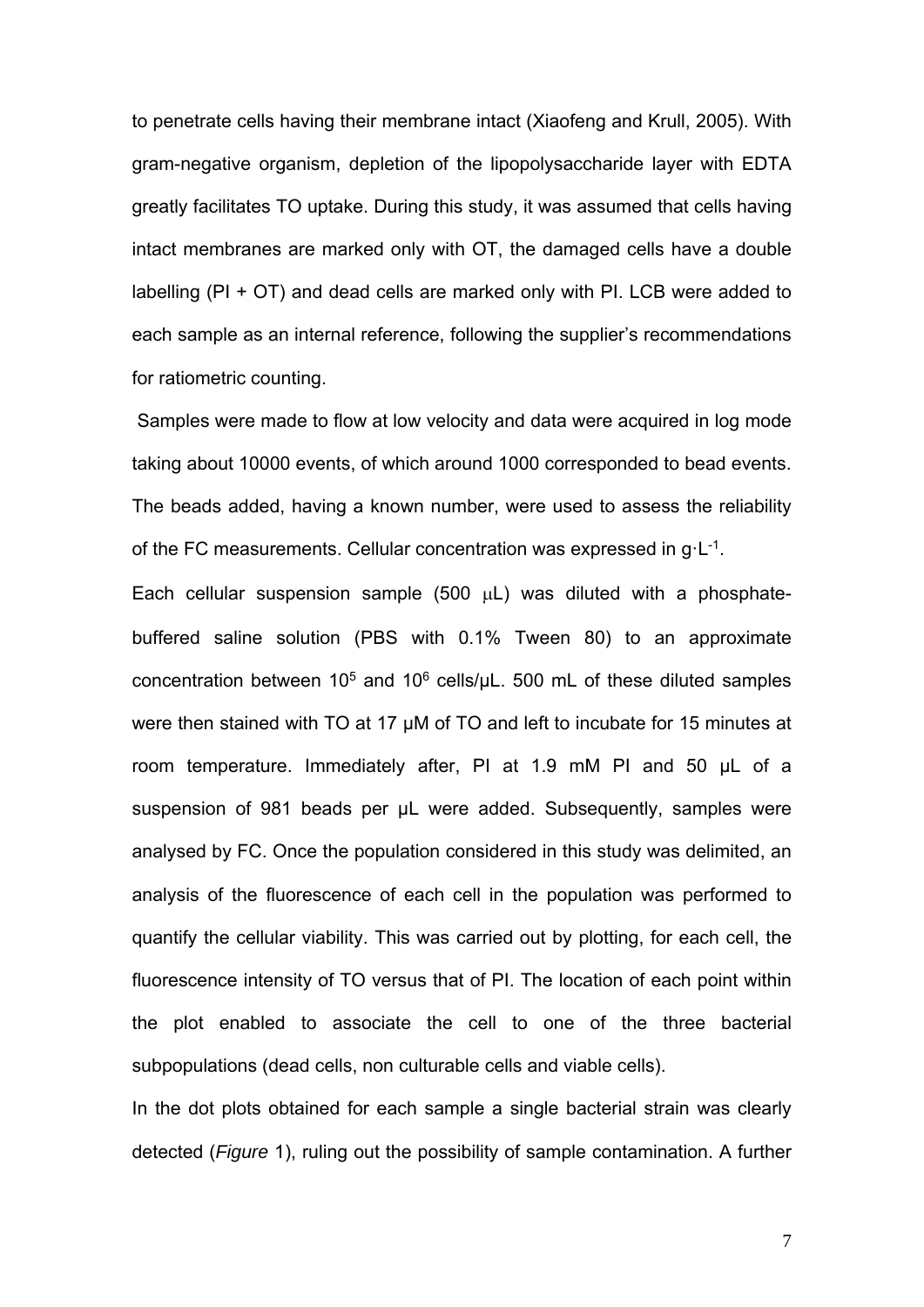analysis enabled us to quantify the percentages of living, non culturable and dead cells in each experiment. To determine the absolute cell count the equation 1 was used:



## *Model development*

To study the dynamic relationship among the different kind of cells, two kinetic models considering the temporal evolution of all of them have been used, they consider the logistic equation to be fitted to viable and dead cell populations.

The fitting of the kinetic models to experimental data was performed using the Marquardt-Levenberg algorithm coupled with a modified Euler's method with variable step for the numerical integration of the kinetic equations (Denis et al., 1981; Gautschi, 1997). The selection of the most appropriate model was based on usual physical (positive value of the kinetic parameters) and statistical criteria (standard error value for each kinetic parameter, Fischer's F $_{95}$ , Akaike's modified information criterion and sum of squares of weighted errors (SQR) values for each kinetic model). In this work, F95 value is calculated by equation 2, hence a high number of parameters involves a great reduction in its value:

$$
F_{95} = \frac{\sum_{n=1}^{N} (y_{calc})^2 / K}{\sum_{n=1}^{N} (y_{exp tal} - y_{calc})^2 / (N - K)} \therefore SQR = \sum_{n=1}^{N} (y_{exp tal} - y_{calc})^2
$$
 [2]

Donde Y<sub>calc</sub> is the calculated value, Y<sub>expetal</sub> is the value obtained in the experimentation, N is the studied population and K is a random variable. The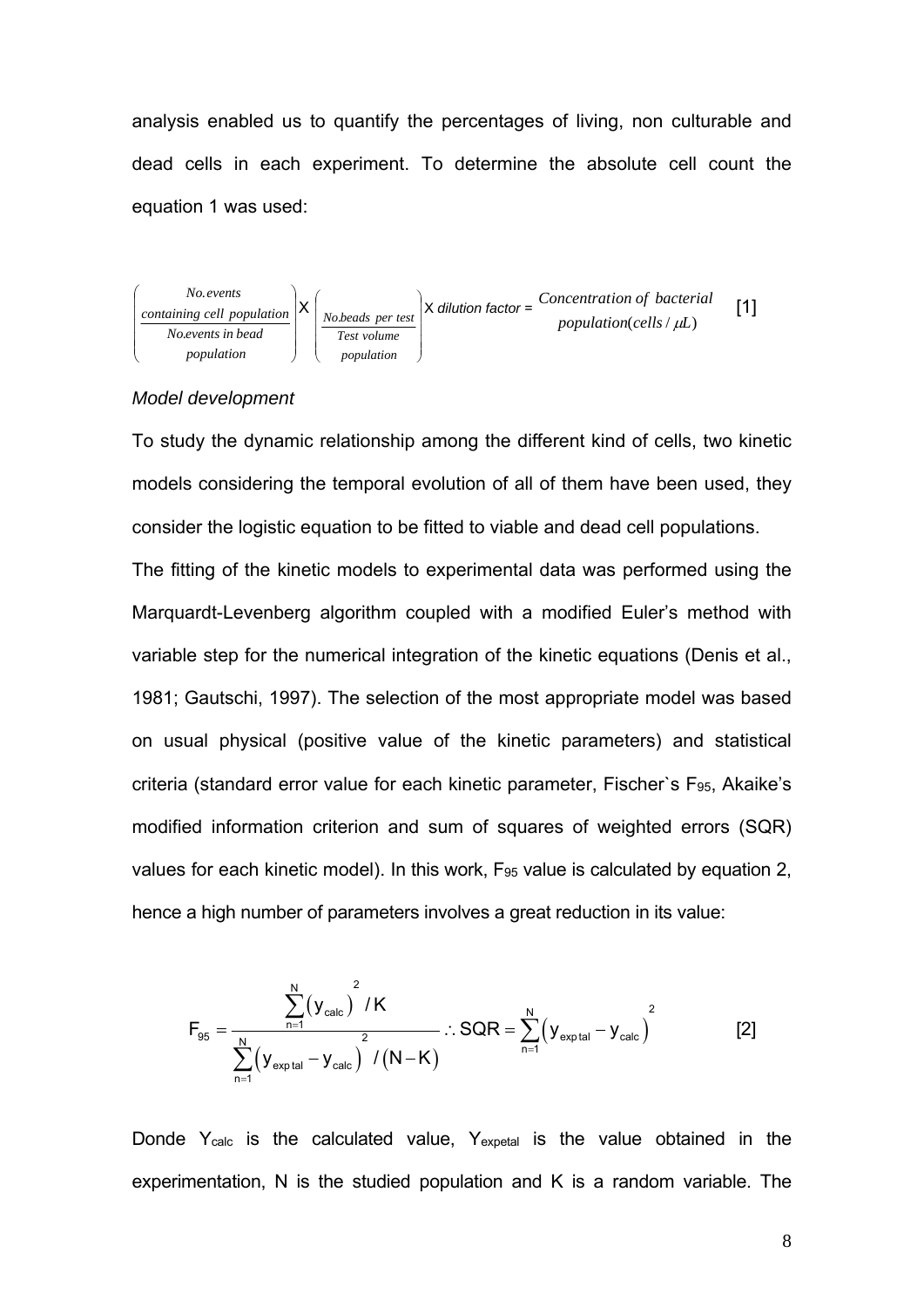Akaike's information criterion also places a penalty on the use of excessive parameters in any model used to be fitted to experimental data. Information criteria were created in the first seventies and have continuously been developed, probed into and applied in a variety of fields in the last twenty years (Akaike, 1976; Knol et al., 2010). The original Akaike's information criterion (AIC) was devised for very large sets of data. When the ratio of number of data to number of parameters is lower than 40, it is better to use a modified version of this information criterion, the AICc:

$$
AICc = Ln\left(\frac{SQR}{N}\right) + \frac{N+K}{N-K-2}
$$
 [3]

Where N is the population studied, and K is a random variable. The higher the F and the lower the AICc parameter values, the more prone the model is to be correct from a statistical point of view.

# **Results**

# *Turbidity (OD) versus FC (as g.L-1)*

Total concentration analysis of bacteria growth at each sampling time was obtained through OD and FC measurements by triplicate (*Figure 2*). Each strain was monitored including the stationary phase.

Results obtained with the total biomass by OD and cellular counts by FC for 981024 and 22115 strains show a good correlation. The behaviour showed by the two strains was significantly different, and so was the final biomass concentration achieved. The 981024 strain seems not to require a large period of adaptation to the growing medium, starting its exponential growth phase in only one hour after introducing the inoculums (initial fermentation time). The exponential phase was maintained continuously and slowly during the following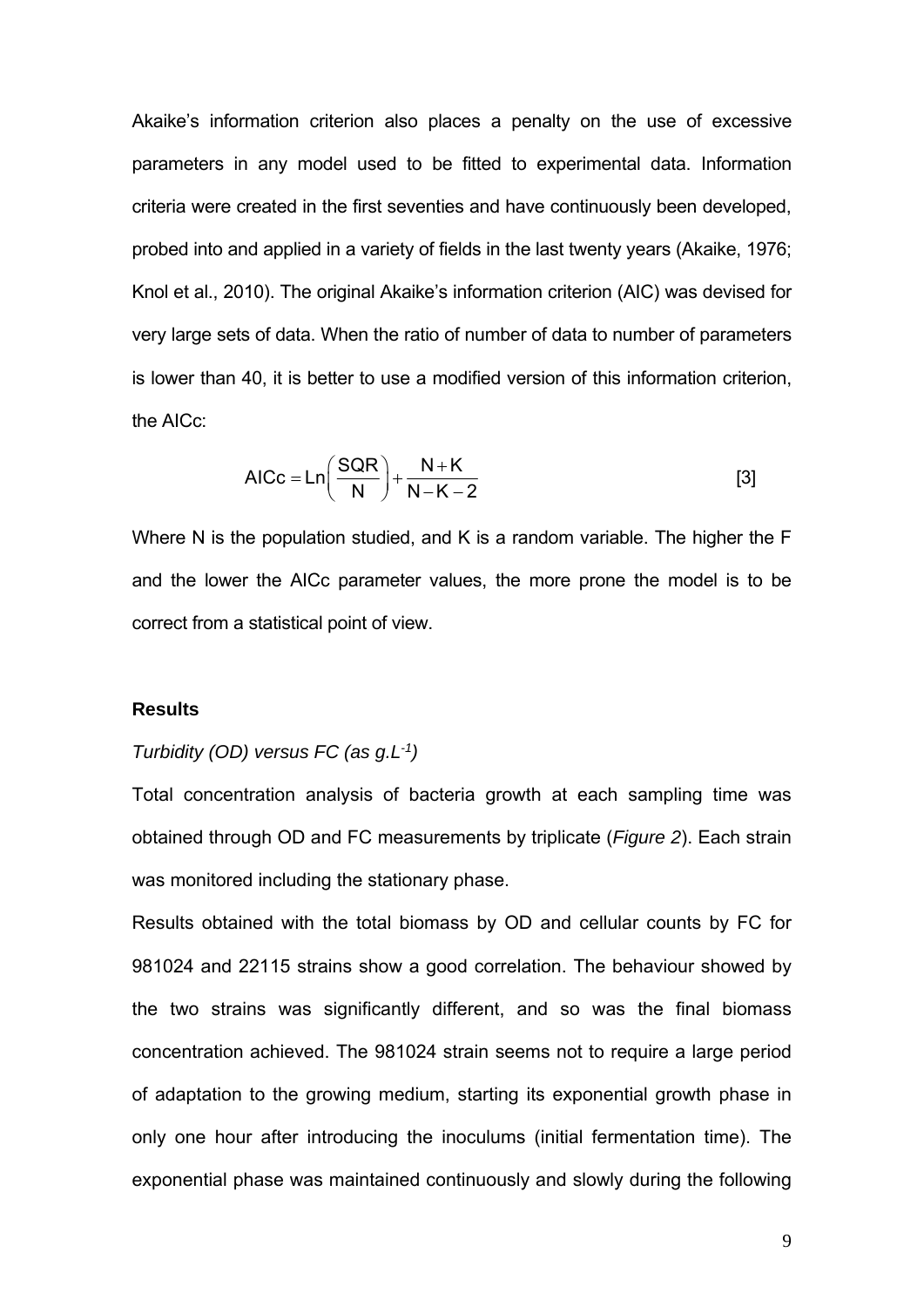15h of culture without reaching the stationary phase. In the case of the 22115 strain the exponential phase takes 2h to begin, being its evolution quicker than in the case of the 981024 strain. The 22115 strain reached the maximum concentration in 9h. When comparing the results of FC with the OD measurement for each organism, it is clear that biomass is a measure of the total concentration of cells. The OD and biomass concentration values achieved at the end of the experiments were 0.68 (OD) and 0.77 (FC)  $q.L^{-1}$  in the growth of the 981024 strain (15h) and 4.98 (OD) and 5.16 (FC)  $q<sub>L</sub>$ <sup>1</sup> in the case of the 22115 strain. In general, the growth trend for the two strains was similar for both techniques, but the bacterial concentrations  $(g<sub>L-1</sub>)$  determined by FC were slightly higher, similar to data obtained by Quiros et al. (2007) in their study on physiological states of microorganisms.

This concentration is obtained by measuring the turbidity of the broth so that both the viable and dead cells, contribute to the turbidity. By contrast, FC informs on the status of biomass formed during bacterial growth and therefore this technique provides much more information, as already mentioned. Turbidity measurements cannot differentiate subpopulations or discriminate microorganism of debris (Quiros et al., 2007) being these relevant data for controlling problematic microorganisms in industrial processes (Olivier, 2005). The behaviour of microorganisms is useful for the application of antimicrobiological control programs or for the improvement of bioprocesses (Quiros et al., 2007; Labas et al., 2008). The results show that using the FC technique along with fluorescents markers is possible to carry out cell differentiation far beyond cell viability.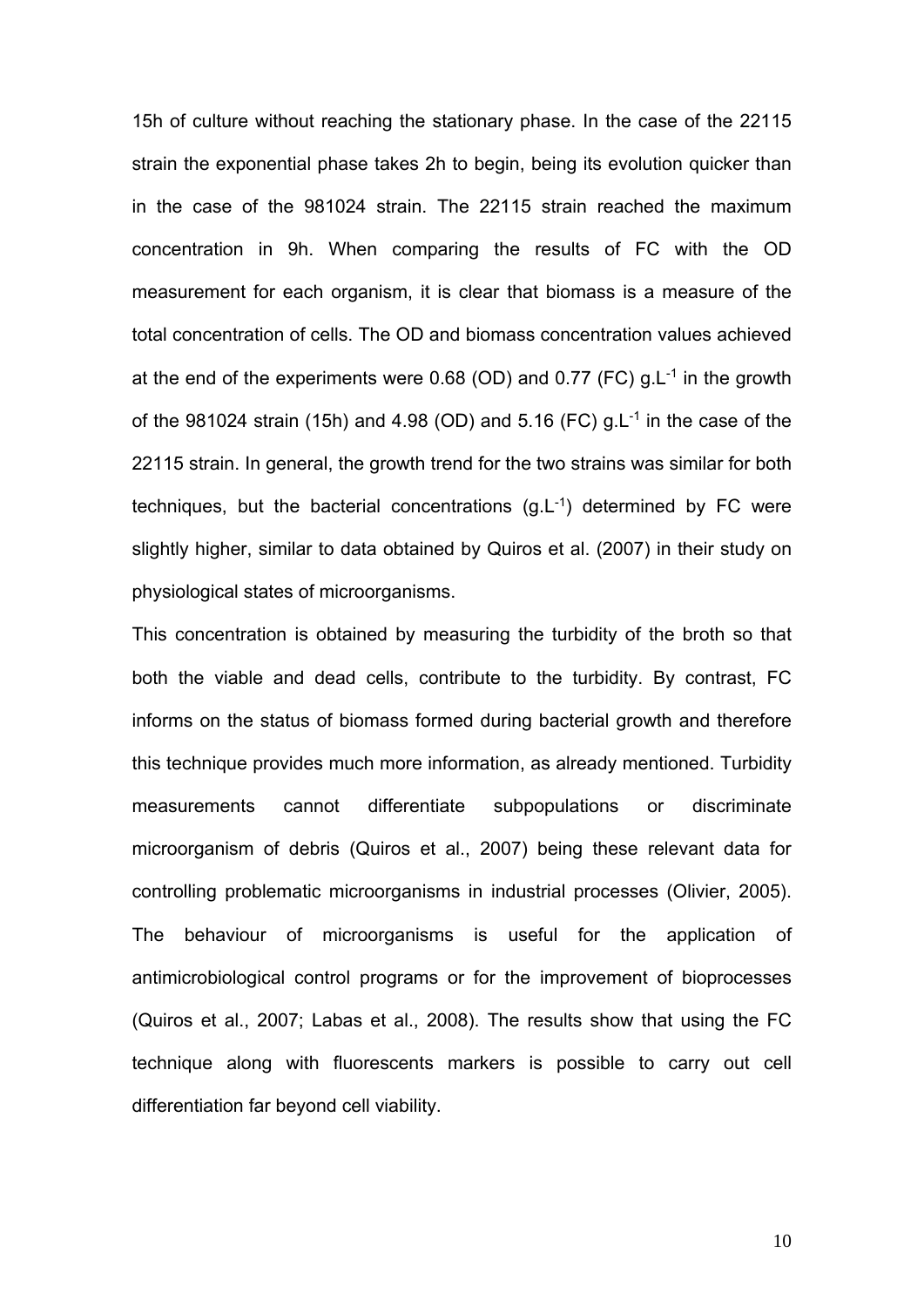#### *Physiological states by FC*

Multiparametric FC measurements reveal the presence of intermediate physiological states between life and cell death, showing the inherent heterogeneities of microbial populations. The cells can be classified according to some active functions or the integrity of cell structures.

As can be seen in *Figure* 3, analysis results of the 981024 strain showed that, at zero time, the percentage of dead and damage cells were 17% and 14%, respectively. Damaged cells increased their percentage in the first three hours up to 49%, maintained by an interval time short, then this percentage decreased to 10 hours where it remained more or less at 20% with respect to the total biomass.

The percentage of dead cells increased right from the beginning of the experiment. From hour 4 until hour 10 this increase was more pronounced, becoming less steep in the subsequent hours and reaching the 35% of the total biomass at the end of the experiment. These final values of the percentage for the two populations were maintained until the 15 hours of growth.

On the other hand, the 22115 strain had a percentage of 18% and 10% at 0h for both dead and damage correspondingly. Damage cells increased from hour two until hour three, reaching a percentage of 39%, the sub-population then decreased exponentially until hour 6, reaching values of 12% and remained constant until 10 hours. Dead cells initiated a population increased within 2 hours of cultivation, reaching 25% that remained constant until 10 h of cultivation.

FC monitoring allowed a rapid and accurate quantification of biomass at a given time during the experiments. The results obtained to assess the different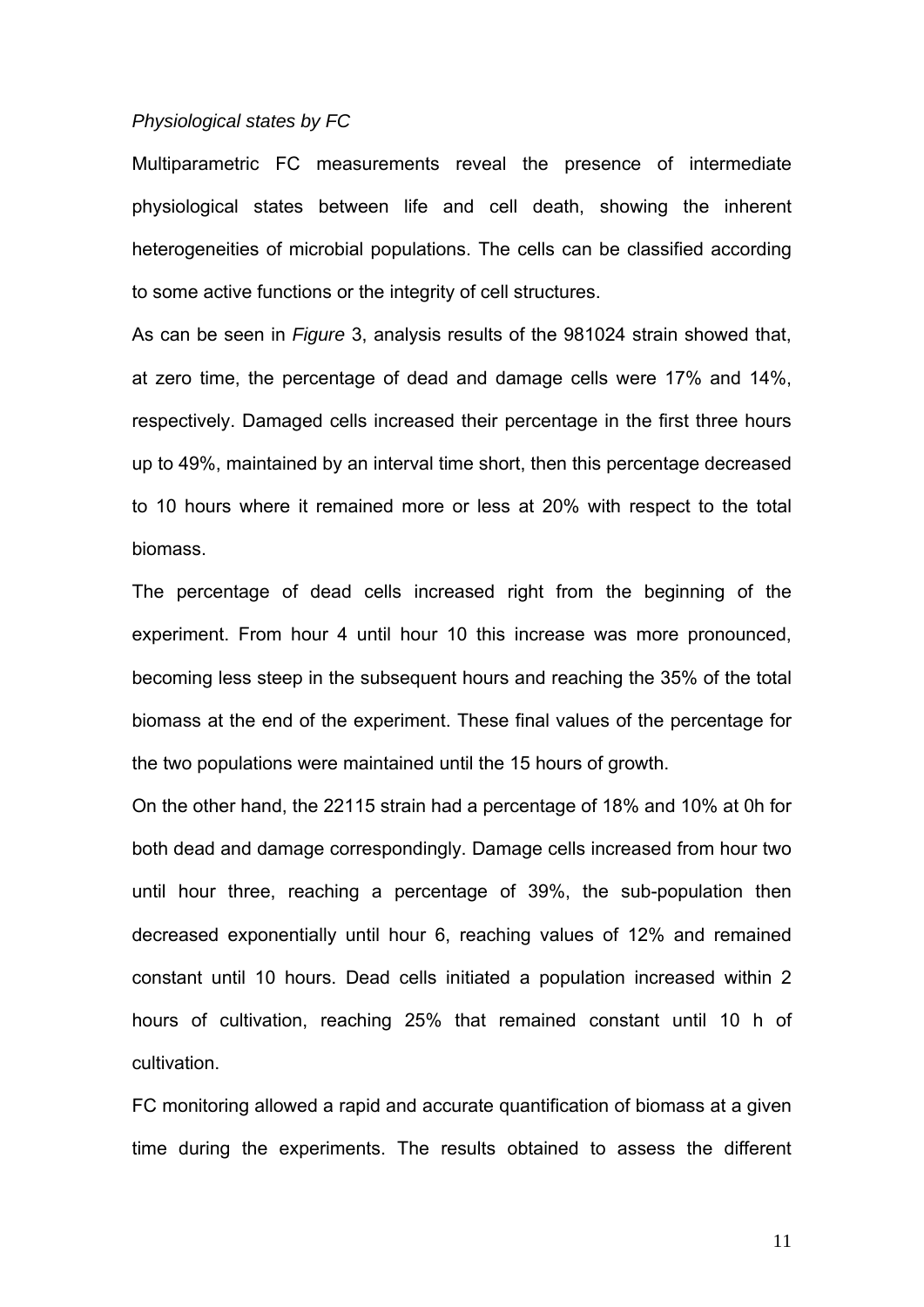degrees of membrane integrity can be associated to the presence of intermediate cellular states (Amor et al., 2002).

#### *Kinetic model*

The population dynamics of the two strains considered in this study were modelled based on a simplified reaction scheme with the following assumptions:

(1) the total biomass is constituted by three subpopulations.

(2) viable bacteria may become damaged bacteria, with damaged cell walls.

(3) during the first hours of growth, the main evolution observed is that of viable cells to damaged bacteria.

(4) after this period, viable cells reproduce mainly to other viable cells, while damaged cells are produce at a lower rate and evolve towards dead bacteria.

The following reaction scheme was based on afore mentioned assumptions:

| Viable cells $\rightarrow$ Damaged cells | (step 1) |     |
|------------------------------------------|----------|-----|
| Damaged cells $\rightarrow$ Dead cells   | (step 2) | [4] |
| Viable cells $\rightarrow$ Viable cells  | (step 3) |     |

With all or some of these assumptions, two kinetic models were tested. Being growth models, these models permitting evaluate several cellular physiologic states considering the first three phases of the growth of microorganisms (they are segregated models), do not include substrate nor other metabolites kinetics (they are non structured models). The models are based on the logistic equation applied to both viable and dead cells, as their kinetic curves are similar in shape and damaged cell dynamics can be described from them. The difference between the two models emanates from the consideration of the existence of one or more stages considering the kinetic relationships among cell subpopulations. Time has been used as the variable where these changes in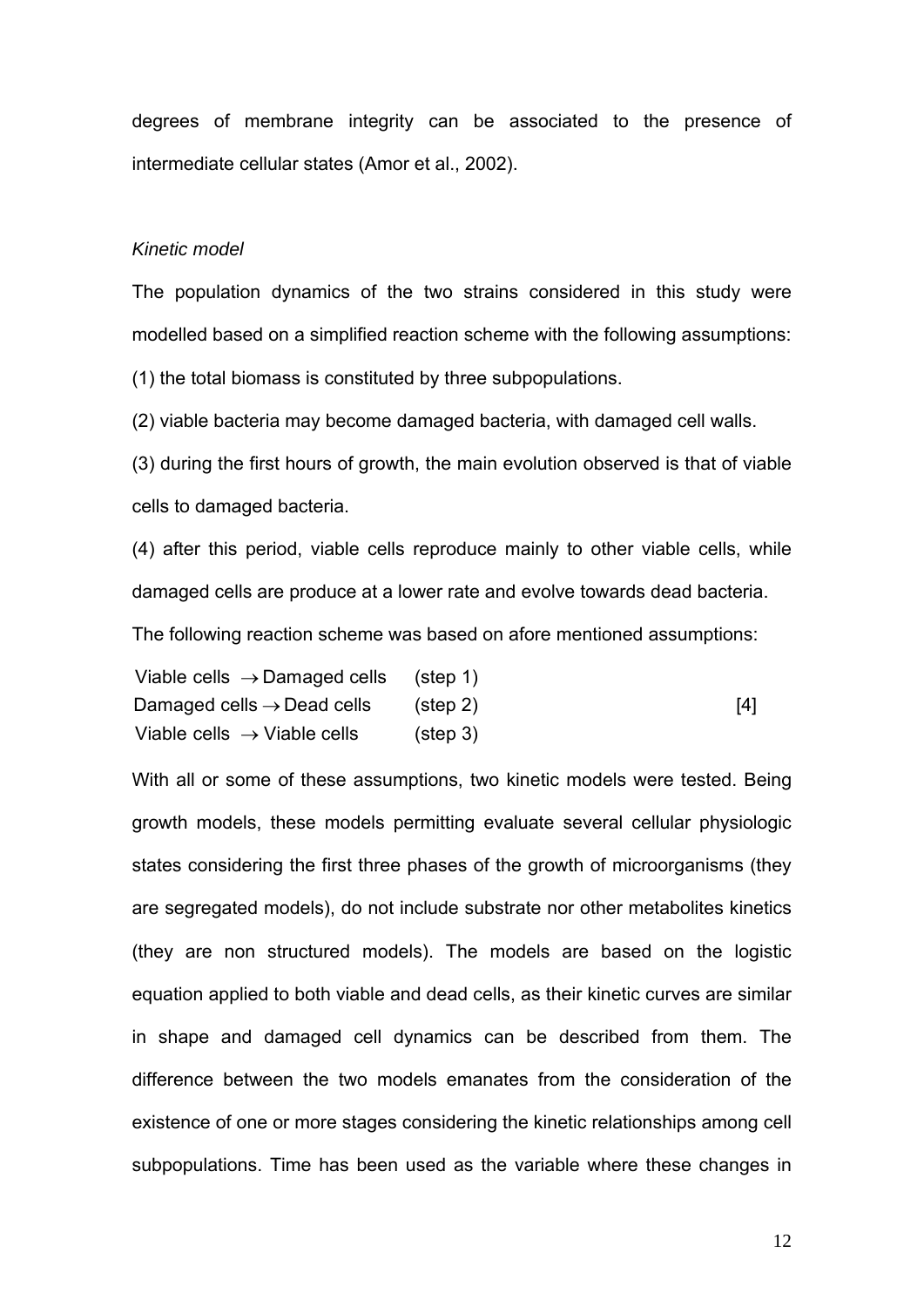kinetic relationships are reflected. The first model considers that there is no change in the trend of viable cells during cell growth in evolving toward viable or towards damaged cells, so there is no change in kinetic relationships of the different subpopulations involved, and, thus, assumptions 3 and 4 are not applied. The second model reflects that viable cells are the source of damaged cells in the first hours of growth, while they yield mainly viable cells in a second stage. In this second stage, damaged cells evolve towards dead cells. This time discontinuity is introduced in the model through kinetic parameters or time constants that involve modifications of the independent variable, time.

In both models, the evolution of viable and dead cells is fitted by the respective logistic equation, given by:

$$
C_{\vee} = \frac{C_{\vee \text{max}} \cdot C_{\vee 0} \cdot e^{k_{1}t}}{\left(C_{\vee \text{max}} + C_{\vee 0} \cdot (e^{k_{1}t} - 1)\right)}
$$
 [5]

$$
C_{\text{M}} = \frac{C_{\text{Mmax}} \cdot C_{\text{M0}} \cdot e^{k_2 t}}{(C_{\text{Mmax}} + C_{\text{M0}} \cdot (e^{k_2 t} - 1))}
$$
 [6]

Where,  $C_{Vmax}$  is the maximum concentration of viable cells,  $C_{V0}$  is the initial concentration of viable cells,  $k_1$  is the constant speed of growth of viable cells, t is time,  $C_{Mmax}$  is the maximum concentration of dead cells,  $C_{M0}$  is initial concentration of dead cells and k<sub>2</sub> is the constant maximum growth rate of dead cells.

Damaged cells are related to viable and dead cells. Damaged cell concentration generated from viable cells can be fitted by:

$$
C_{D1} = k_3 \cdot \frac{C_{Vmax} \cdot C_{V0} \cdot e^{k_1(t - t_v)}}{(C_{Vmax} + C_{V0} \cdot (e^{k_1(t - t_v)} - 1))}
$$
 [7]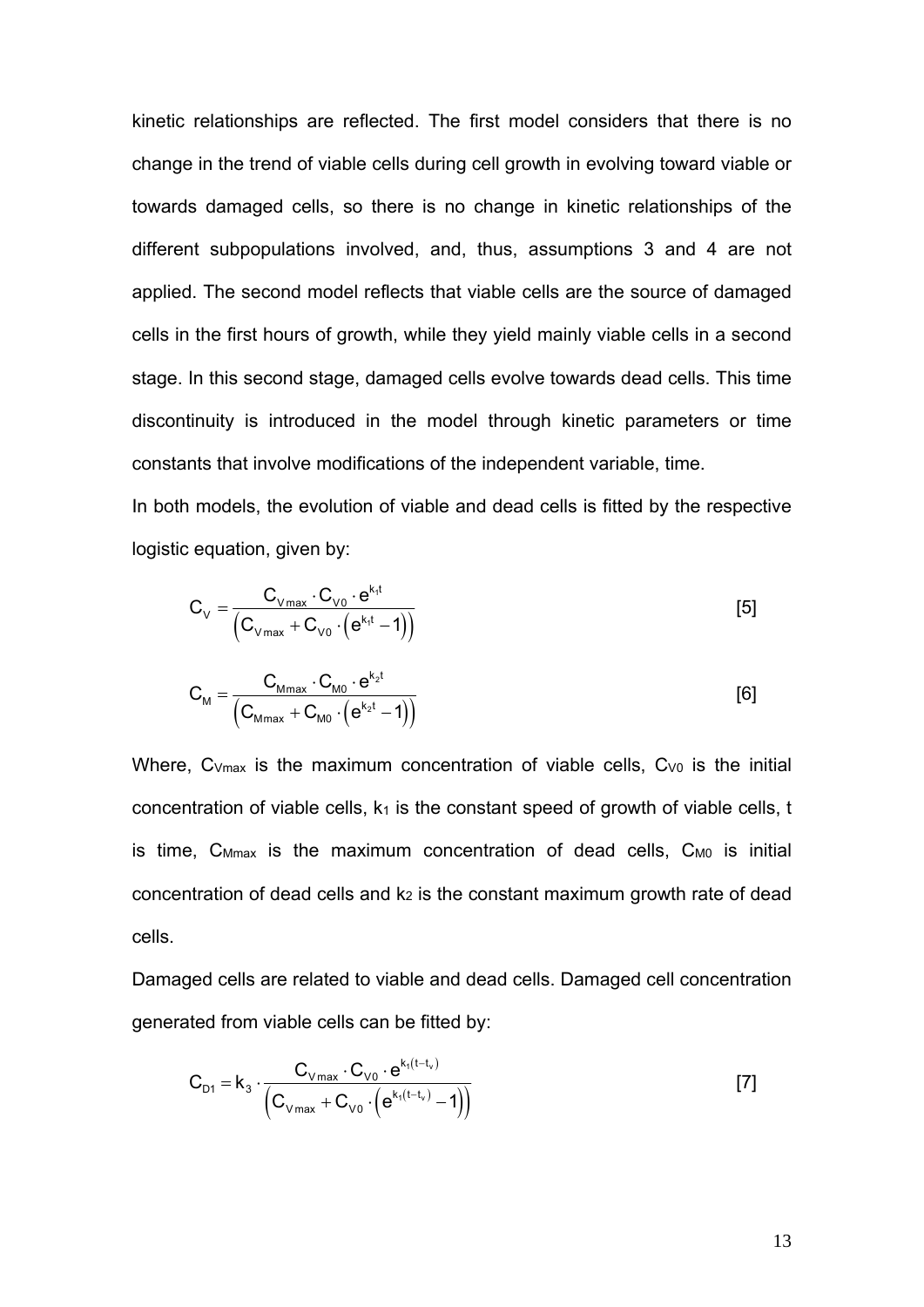Where,  $k_3$  is the constant of first order between viable cells and damaged ty is and the time variation of damaged cells on the living.

At a given time, damaged cells begin to evolve towards dead cells. This kinetic phenomenon can be represented using this equation:

$$
C_{D2} = k_4 \cdot \frac{C_{Mmax} \cdot C_{M0} \cdot e^{k_2(t - t_m)}}{(C_{Mmax} + C_{M0} \cdot (e^{k_2(t - t_m)} - 1))}
$$
 [8]

Where, k4 is the constant of first order between the damaged and dead cells and  $t<sub>m</sub>$  is the time variation of the damaged cells with respect to the dead. Therefore, the temporal evolution of total damaged cells is given by the following cell mass balance:

$$
C_{D} = C_{D0} + C_{D1} - C_{D2} \tag{9}
$$

Here,  $t_v$  and  $t_m$  are zero in model 1, not being therefore considered, while they are non-zero for model 2, so several growth stages are possible in this latter model, reflecting assumptions 4 and 5.

The results of the fitting are shown in *Tables 1* and *2.* Results showed that model 2 is the most adequate from a statistical point of view, with high values for F95 and low values for the AICc criterion. These good fittings of model 2 to kinetic data are evident in *Figures 4* and *5*, where the dynamics of the non culturable subpopulation are only well described by model 2, with data from both strains.

The negative values of tm and  $t<sub>v</sub>$  mean that the population of damaged bacteria increases at lower time values than the population of viable and dead cells. This is evident in both *Figures 4* and *5*, where the growth rate at zero time for damaged bacteria is always the highest. The presence of a maximum at low time values suggest the adaptation of viable cells to growth medium and, from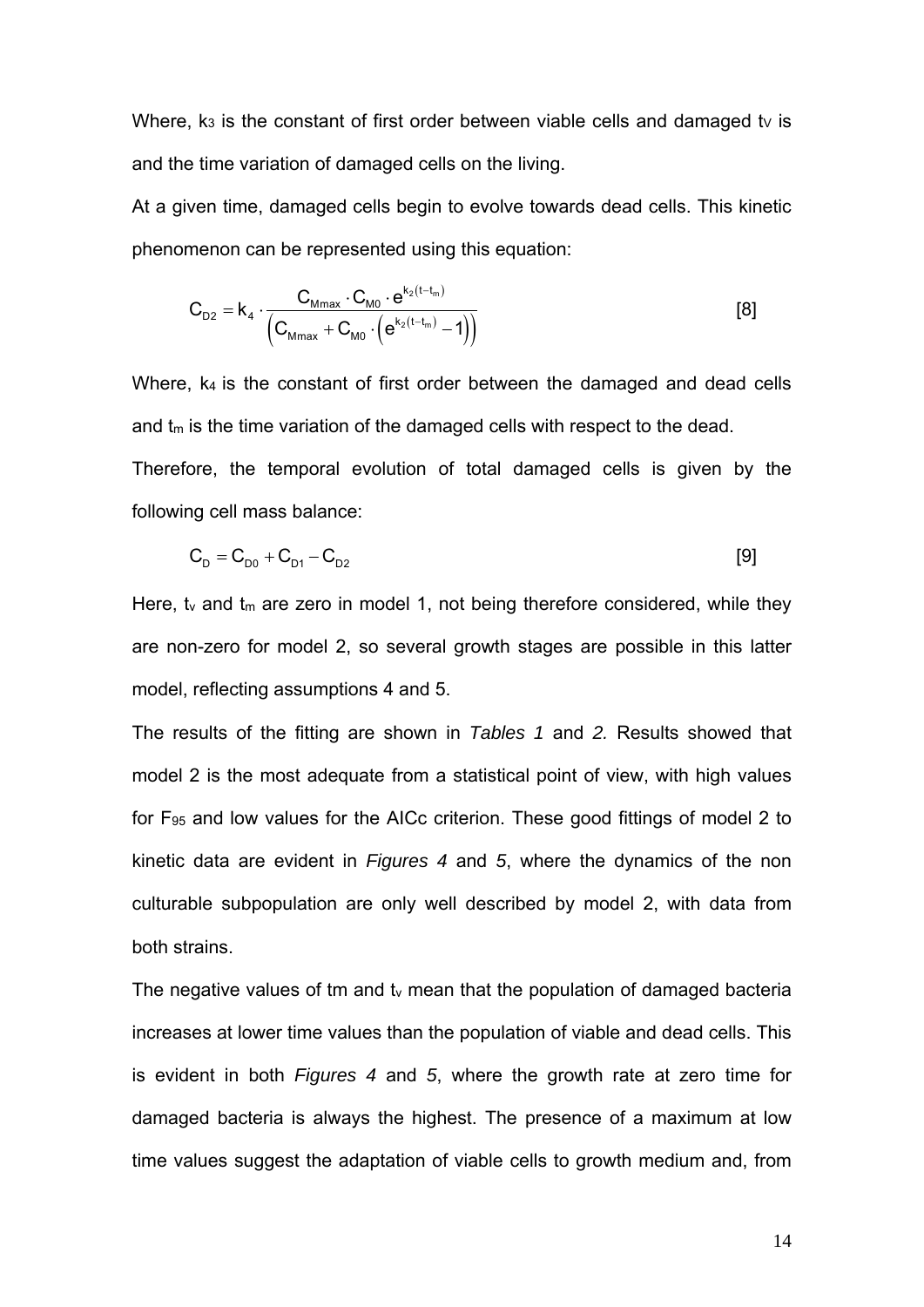that time on, or even at a slightly lower time value, viable cells seems to create mainly other viable cells. This event is concomitant with the sharp decrease in the creation of bacteria with compromised cell walls. An hour or less before, and with both strains, damaged bacteria have started to evolve rapidly to dead cells, considering the values of  $t_v$  and  $t_m$ .

Quiros et al. applied a non-structurated segregated growth model, where the substrate is used for the growth of viable bacteria and the maintenance of both viable and non culturable bacteria (Quiros et al., 2007; Quiros et al., 2009). One of the differences is that this model takes into account the role of the substrate, so first order and Monod kinetic equations are considered for the rate of evolution of all subpopulations. Therefore, no logistic equation is used. Other great difference is the consideration of two types of viable cells: those culturable and viable, and those viable but non culturable (VNBC). The evolution of viable and non culturable (VNBC) bacteria followed sigmoid trends with time (Quiros et al., 2007), or viable and culturable cells decrease with time or have a maximum at a certain growth time (Quiros et al., 2009). In these studies, dead cells showed no sigmoid trends with time, but a linear trend, and their population increased steadily with time. Moreover, the population of VNBC was really higher than that of viable and culturable cells, and never decreased, entering a plateau or stationary phase. At the same time, damaged cells population is always very low and, in some cases, increases a little with time, following the trend of dead cells but with almost negligible concentration values. In the case of this study (data not shown), evolution of substrate is directly linked to evolution of viable cells (including culturable and non culturable) during the first hours of growing, and almost no substrate seems to be used for the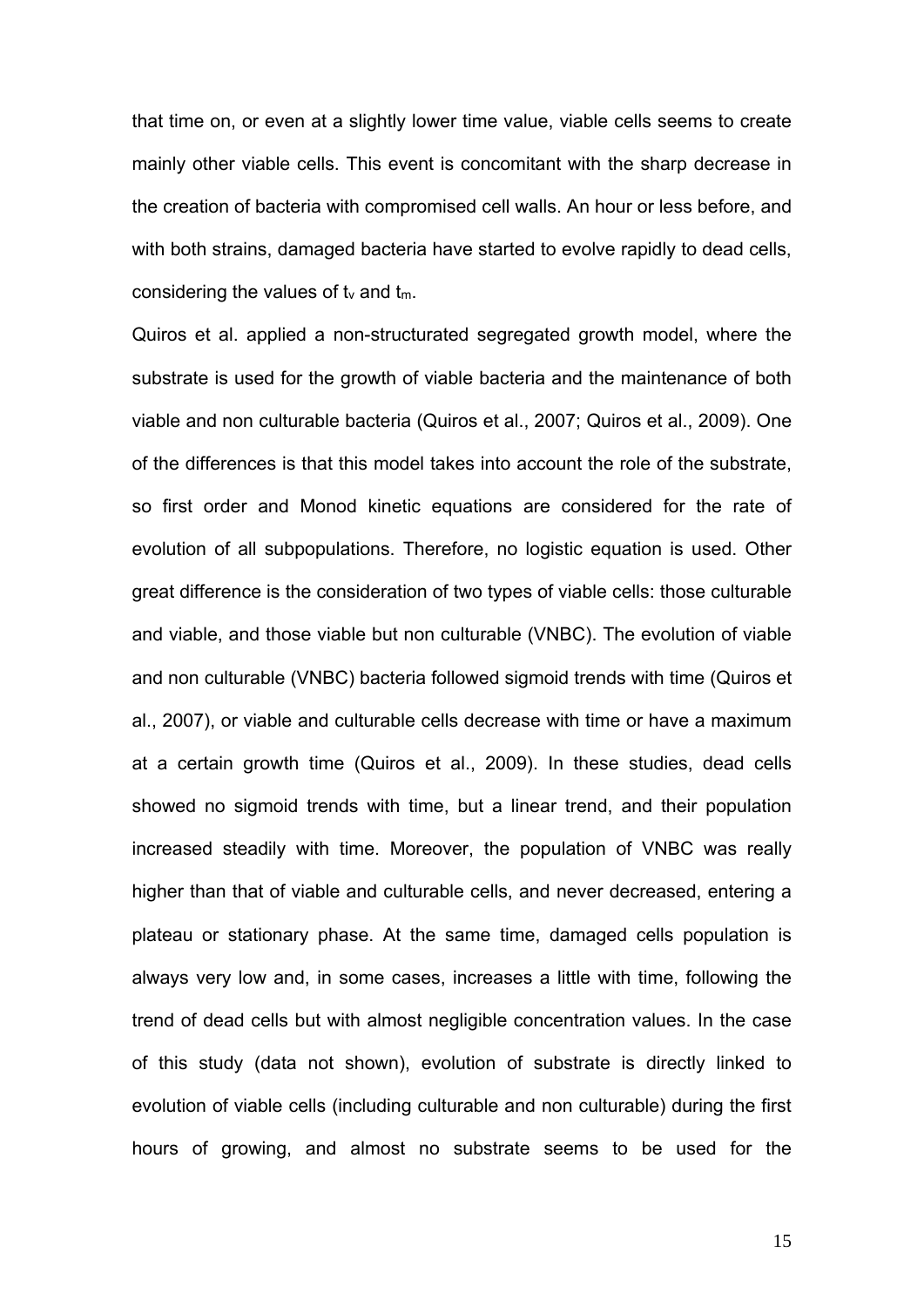maintenance of cells with disrupted cell walls. The damaged cell population with both strains goes through a maximum to give a residual number at high fermentation times that, in the case of E-022115, is almost zero. This involves that cellular dynamics with these strains are different to those of Quiros et al., regarding especially the behaviour of the dead and damaged cell subpopulations.

Nevertheless, both kinetic models are based on the Ricatti model (the one by Quiros and co-workers) and a particular form of that model, the integrated logistic equation. The application of the model of Quiros et al. (2007, 2009) to our data (using total viable, damaged and dead subpopulations data) rendered poor results, neither allowing the fitting of damaged cells nor yielding kinetic parameters reasonable from the statistical viewpoint, with too wide error intervals, too low F95 values, due to the scarce capacity of this model to fit experimental data of this study. Therefore, another approach was undertaken by integrating and modifying the logistic equation for viable and dead cells. The integration of the logistic equation has allowed for the inclusion of time constants for damaged bacteria ( $t_v$  and  $t_m$ ), thus including time variances in growth among subpopulations and creating, by this strategy, three stages in the relationships among the different kinds of cells without taking into account the substrate evolution.

#### **Conclusions**

The developed methodology based on FC used with fluorescent markers allows us to determine the cell states far beyond cell viability. The quantitative information on cell state dynamics obtained from FC analysis allows us the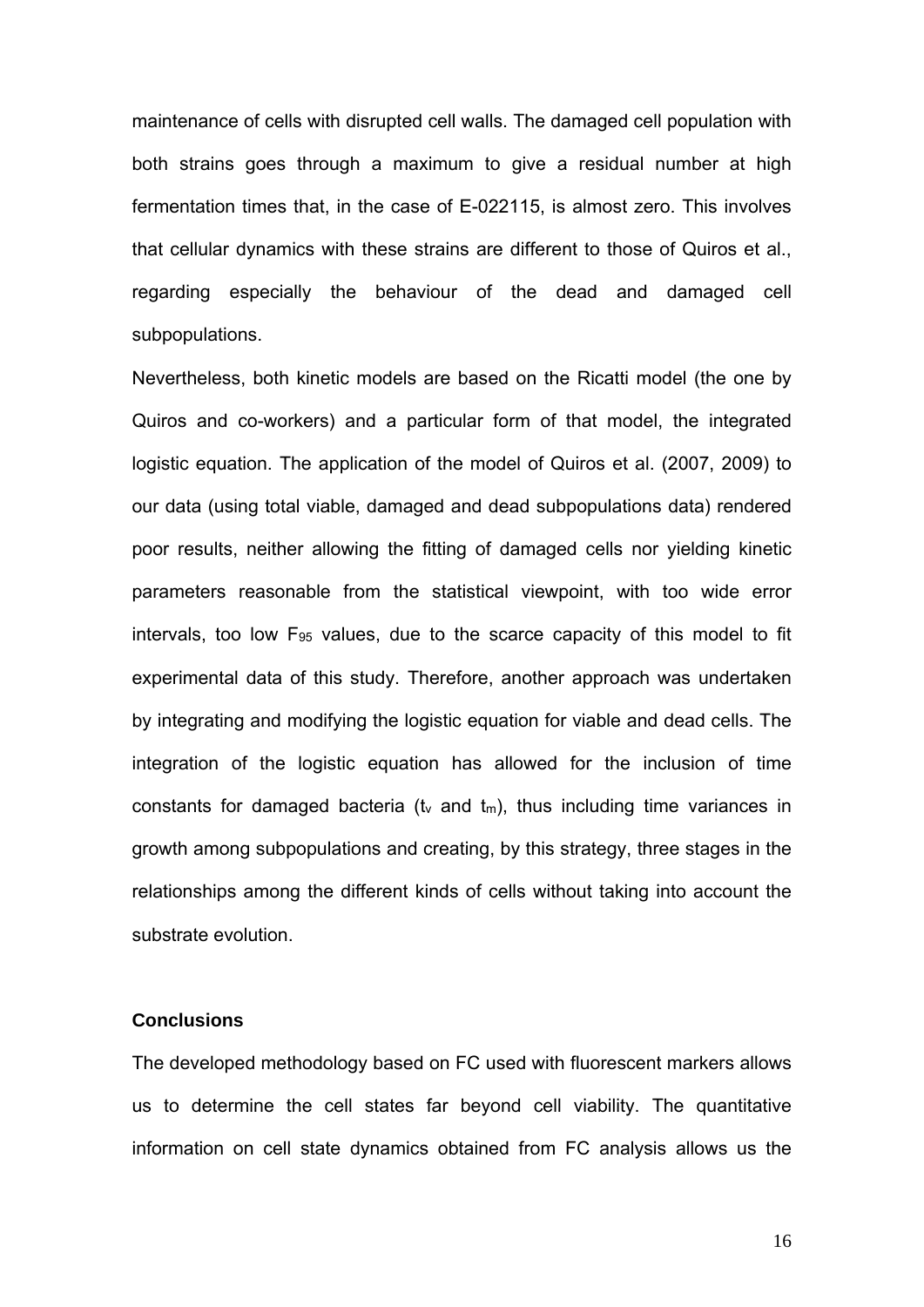proposal and verification of mathematical models describing the kinetic behaviour of the subpopulations measured.

Two segregated growth models for two biofilm forming microorganisms are proposed and calibrated with experimental data gathered for each strain. The first model considers that there is no change in the trend of viable cells during cell growth in evolving toward viable or towards damaged cells, so there is no change in kinetic relationships of the different subpopulations involved. The second model is more complex and reflects that viable cells are the source of damaged cells in the first hours of growth, while they yield mainly viable cells in a second stage. In this second stage, damaged cells evolve towards dead cells. For the both microorganisms studied, the most complicated kinetic model presents a good agreement with the experimental data (standard errors between 0.2 and 6%, depending on the cell subpopulation and microorganism considered, while model 1 fits experimental data with standard errors ranging from 0.7 to 11%).

This type of models together with studies of biofilm control can be used to design chemical control protocols that maximize efficacy while minimizing the use of chemicals.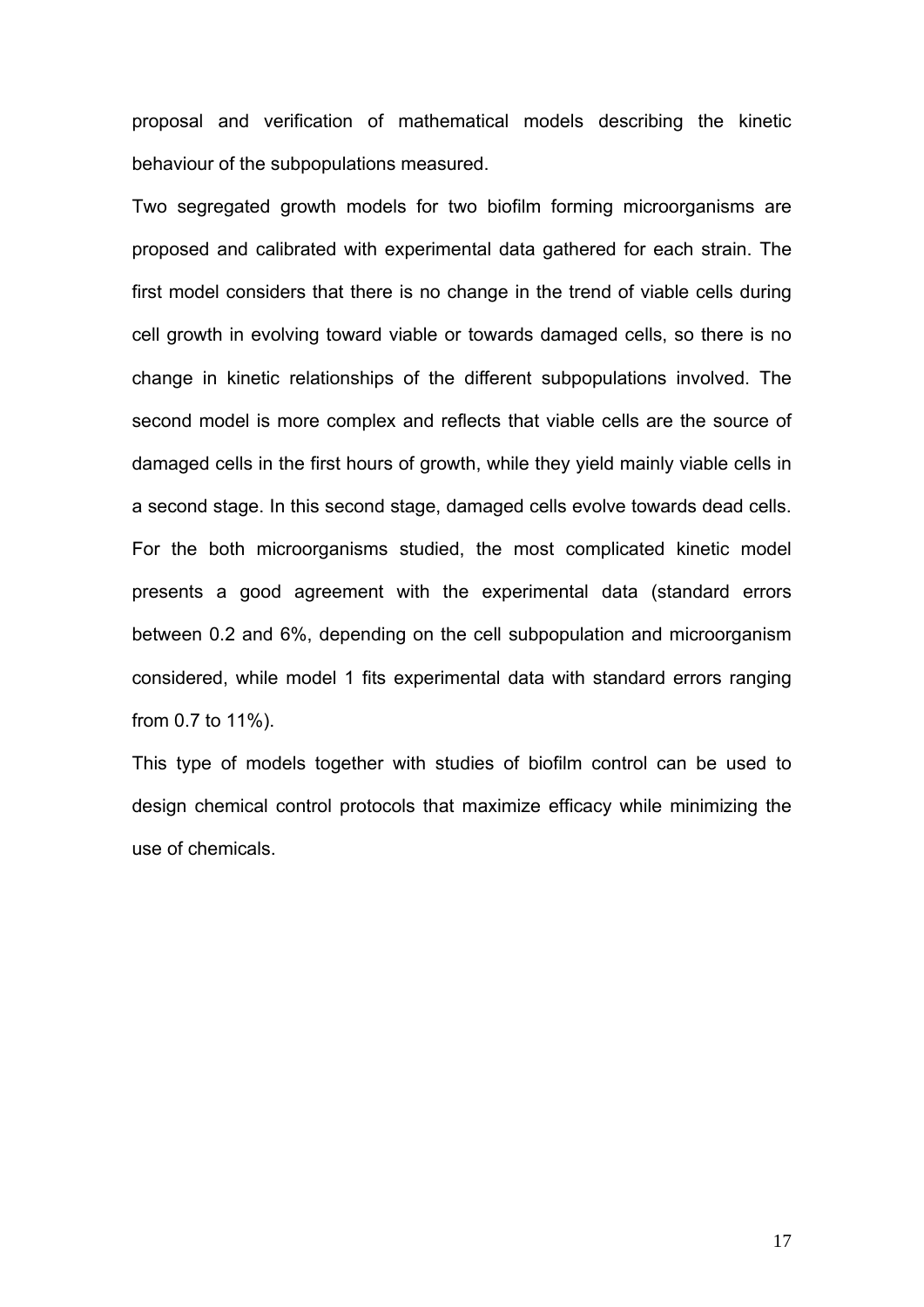#### **References**

- Alcón, A, Santos, V, Casas, J, and García-Ochoa, F (2004) Use of flow cytometry for growth structured kinetic model development application to *Candida bombicola* growth. Enzyme Microb Technol 34: 399-406.
- Akaike, H (1976) Canonical Correlation Analysis of Time Series and the Use of an Information Criterion. Raman, KM and Dimitri, GL. Elsevier 126: 27-96.
- Amor, K, Breewuer, P, Verbaarschot, P, Rombouts, F, Akkermans, A, De Vos, W, and Abee, T (2002) Multiparametric flow cytometry and cell sorting for the assessment of viable, injured, and dead bifidobacterium cells during bile salt stress. Appl Environ Microbiol Nov: 5209-5216.
- Berney, M, Weilenmann, H, and Egli, T (2006) Flow cytometry study of vital cellular functions in Escherichia coli during solar disinfection (SODIS). Curr Opin Microbiol 152: 1719-1729.
- Blanco, A (2003) Microbiology in papermaking. Recent Res Dev Appl Microbio Biot 1: 87-134.
- Blanco, A., Negro, C., Monte, C., Fuente, E., and Tijero, J. (2004) The challenges of sustainable papermaking. Environ Sci Tech 38(21): 414A-420A.
- Denis, JE, Gay, DM, and Welsch, RE (1981) Algorithm 573:NL2SOL- An Adaptative Nonlinear Least-squares Algorithm. ACM Trans Math Softw 7(3): 369-383.
- Diaz, M, Herrero, M, García, LA, and Quirós, C (2010) Application of flow cytometry to industrial microbial bioprocesses. Biochem Eng J 48: 385–407.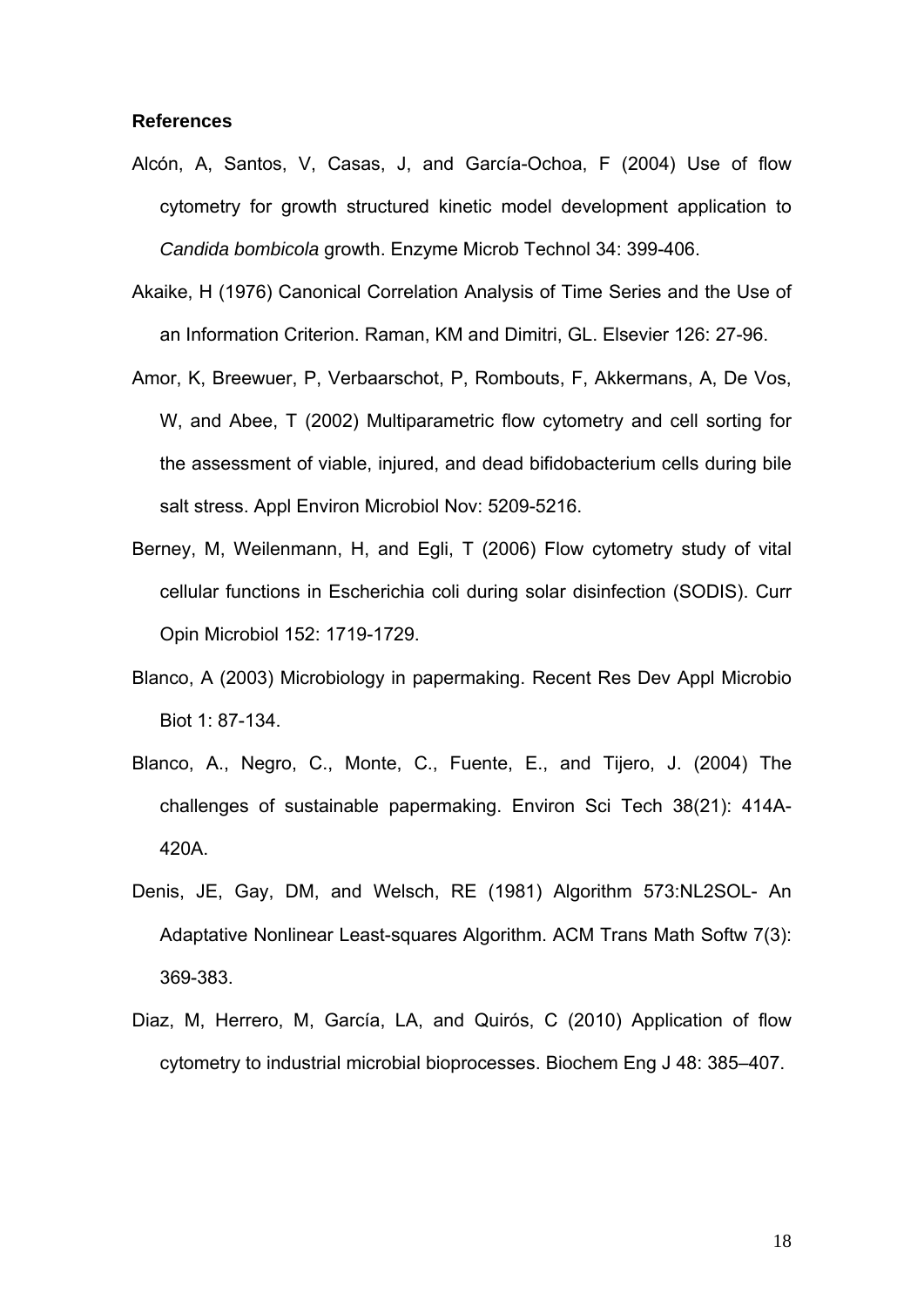Foladori, P, Bruni, L, Tamburini, S, and Ziglio G (2010) Direct quantification of bacterial biomass in influent, effluent and activated sludge of wastewater treatment plants by using flow cytometry. Water Res 44: 3807-3818.

Gautschi, W. (1997) Numerical Analysis: An introduction. Boston: Birkhäuser.

- Gregori, G, Citterio, S, Ghiani, A, Labra, M, Sgorbati, S, Brown, S, and Denis, M (2001) Resolution of viable and memebrane compromised bacteria in freshwater ans marine waters based on analytical flow cytometry and nucleic acid double staining. Appl Environ Microbiol 67: 4662-4670.
- Hammes, F, Berney, M, Wang, Y, Vital, M, Köster, O, and Egli T (2008) Flowcytometric total bacterial cells counts as a descriptive microbiological parameter for drinking water treatment processes. Water Res 42: 269-277.
- Herrero, M, Quirós, C, García, LA, and Díaz M (2006) Use of flow cytometry to follow the physiological states of microorganisms in cider fermentation processes. Appl Environ Microbiol 72: 6725–6733.
- Hewitt, C, and Nebe-Von-Caron, G (2004) The application of multi-parameter flow cytometry to monitor individual microbial cell physiological state. Adv Biochem Engin Biotecnol 89: 197-223.

Johnsrud, C (2000) Paper mill micro-organisms Inv Tec Papel. 497-506.

- Joux, F, and Lebaron, P (2000) Use of fluorescent probes to assess physiological functions of bacteria at single-cell level. Microbes Infect 2(12): 1523-1535.
- Knol, JJ, Linssen JPH, and Van Boekel, MAJS (2010) Unravelling the kinetics of the formation of acrylamide in the Maillard reaction of fructose and asparagine by multiresponse modelling. Food Chem 120: 1047-1057.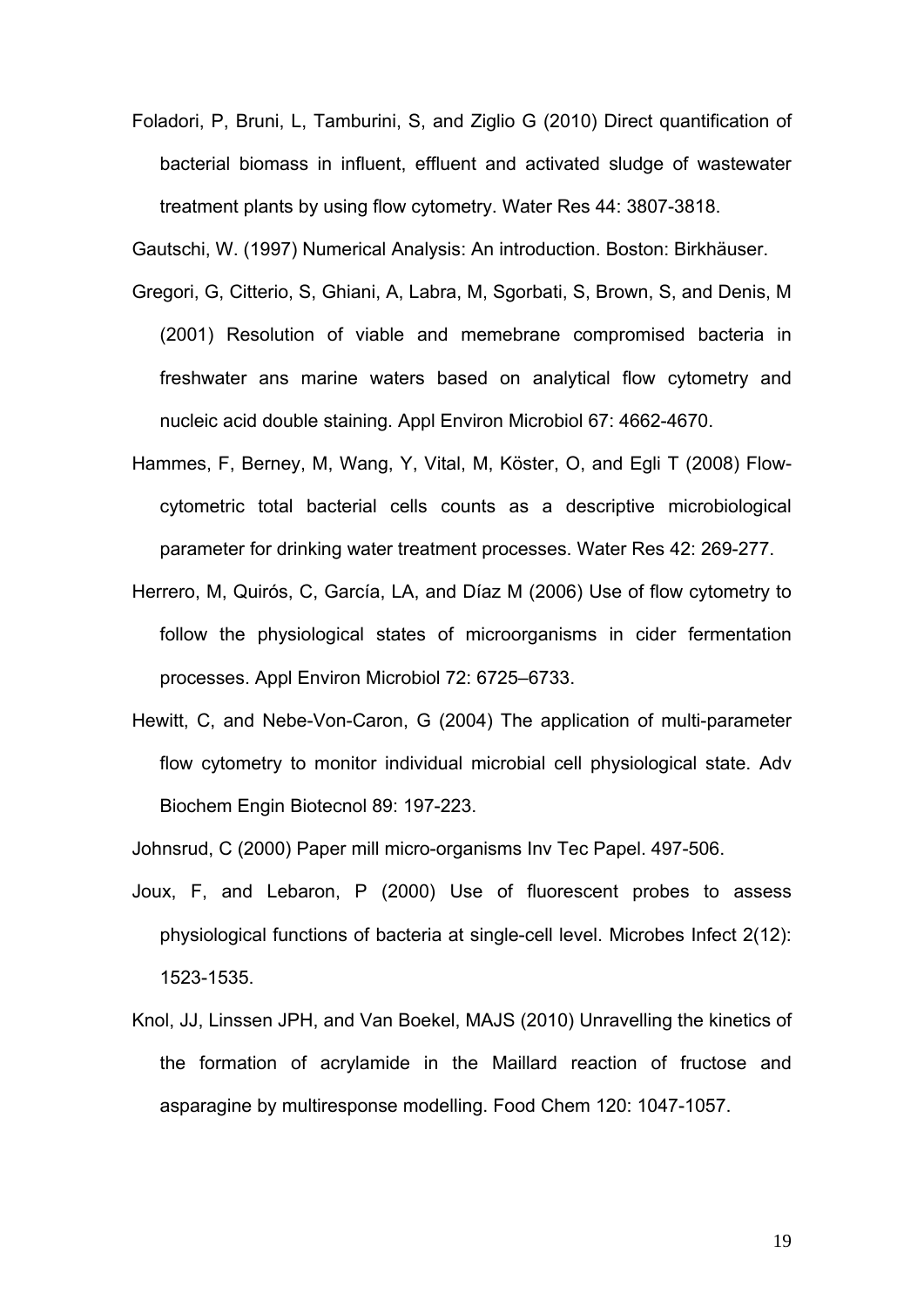- Kolari, M, Nuutinen, J, Rainey, FA, and Salkinoja-Salonen, MS (2003) Colored moderately thermophilic bacteria in paper-machine biofilms. J Ind Microbiol Biotech 30(4): 225-238.
- Labas, M, Zalazar, C, Brandi, R, and Cassano, A (2008) Reaction Kinetics of bacteria disinfection employing hydrogen peroxide. Biochem Engin J 38: 78- 87.
- Lacroix, C, and Yildrim, S (2007) Fermentation technologies for the production of probiotics with high viability and functionality. Curr Opin Biotechnol 18: 176-183.
- Lahtinen, T, Kosone, M, Tiirola, M, Vuento, M, Oker-Blom, C (2006) Diversity bacteria contaminating paper machines. J Ind Microbiol Biotechnol 33: 734- 740
- Lisle, JT, Pyle, BH, and McFeters, GA (1999) The use of multiple indices of physiological activity to access viability in chlorine disinfected Escherichia coli O157:H7. Lett Appl Microbiol 29(1): 42-47.
- Marks, BP (2008) Status of Microbial Modeling in Food Process Models. Compr Rev Food Sci Food Saf 7: 137-143.
- Nebe-von-Caron, G, Stephens, P, Hewitt, C, Powell J, and Badley R (2000) Analysis of bacterial function by multi-color fluorescence flow cytometry and single cell sorting. J Microbiol Methods 42: 97-114.
- Novo, DJ, Perlmutter, NG, Hunt, RH, and Shapiro, HM (2000) Multiparameter flow cytometric analysis of antibiotic effects on membrane potential, membrane permeability, and bacterial counts of Staphylococcus aureus and Micrococcus luteus. Antimicrob Agents Chemother 44 (4): 827-834.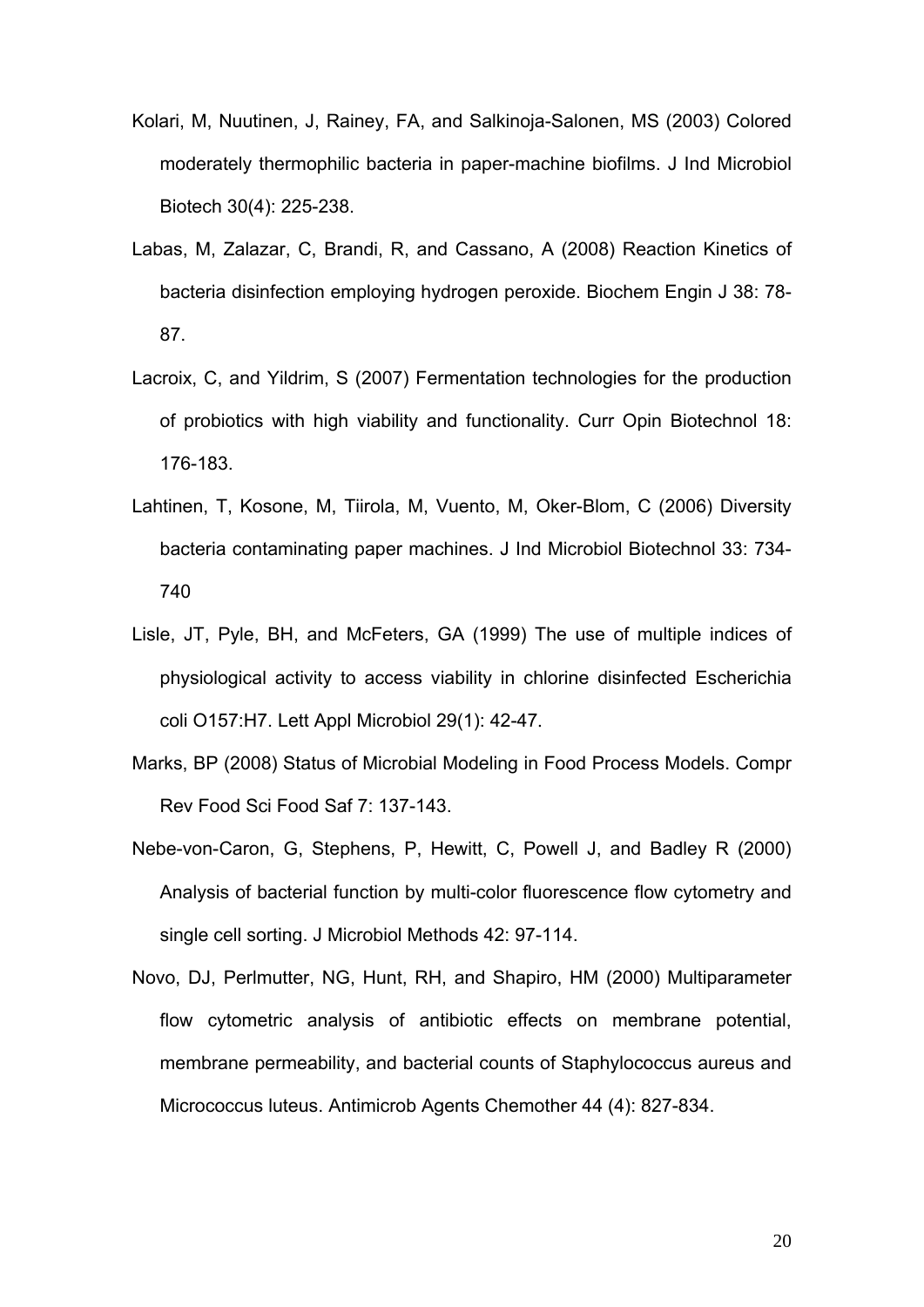- Oliver, JD (2005) The viable but non culturable state in bacteria. J Microbiol Febrero: 93-100.
- Quiros, C, Herrero, M, García, L, and Díaz, M (2007) Application of flow cytometry to segregated kinetic modeling based on the physiological states of microorganisms. Appl Environ Microbiol June: 3993-4000.
- Quiros, C, Herrero, M, García, L, and Díaz, M (2009) Quantitative approach to determine the contribution of viable-but-noncultivable subpopulations to malolactic fermentation processes. Appl Environ Microbiol May: 2977-2981.
- Shapiro, HM (2003) Practical flow cytometry, fourth ed. John Wiley & Sons, Inc., Hoboken, New Jersey.
- Shi, L, Guenther, S, Hubschmann, T, Wick, LY, Harms, H, and Mueller, S (2007) Limits of propidium iodide as a cell viability indicator for environmental bacteria. Cytometry Part A 71(8): 592-598.
- Torres, CE, Gibello, A, Nande, M, Martin, M., Blanco, A (2008) Fluorescent in situ hybridization and flow cytometry as tools to evaluate the treatments for the control of slime-forming enterobacteria in paper mills. Appl Microbiol Biotechnol 8: 889-897.
- Verhoef, R, Schols, HA, Blanco, A, Siika-aho, M, Ratto, M, Buchert, J, Lenon, G, and Voragen, AGJ (2005) Sugar composition and FT-IR analysis of exopolysaccharides produced by microbial isolates from paper mill biofilm deposits. Biot Bioeng 91(1): 91-105.
- Vives-Rego, J, Lebaron, P, Nebe-von Caron, G (2000) Current applications of flow cytometry in aquatic microbiology. Fems Microbiol Rev 24: 429-448.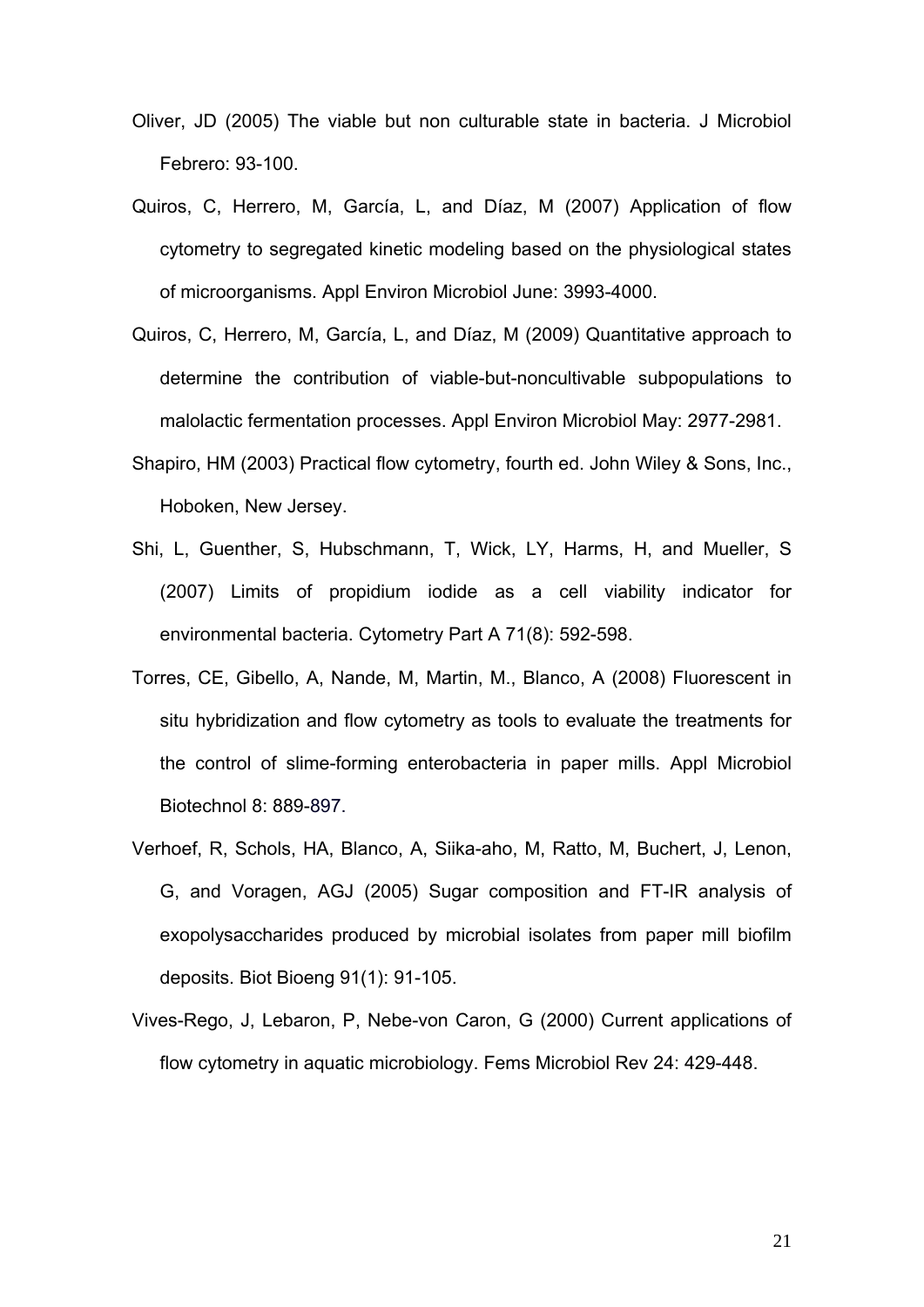Xiaofeng, W, and Krull, U (2005) Synthesis and fluorescence studies of thiazole orange tethered onto oligonucleotide: development of a self-contained DNA biosensor on a fiber optic surface. Bioorg Med Chem Lett 15(6):i 1725-1729.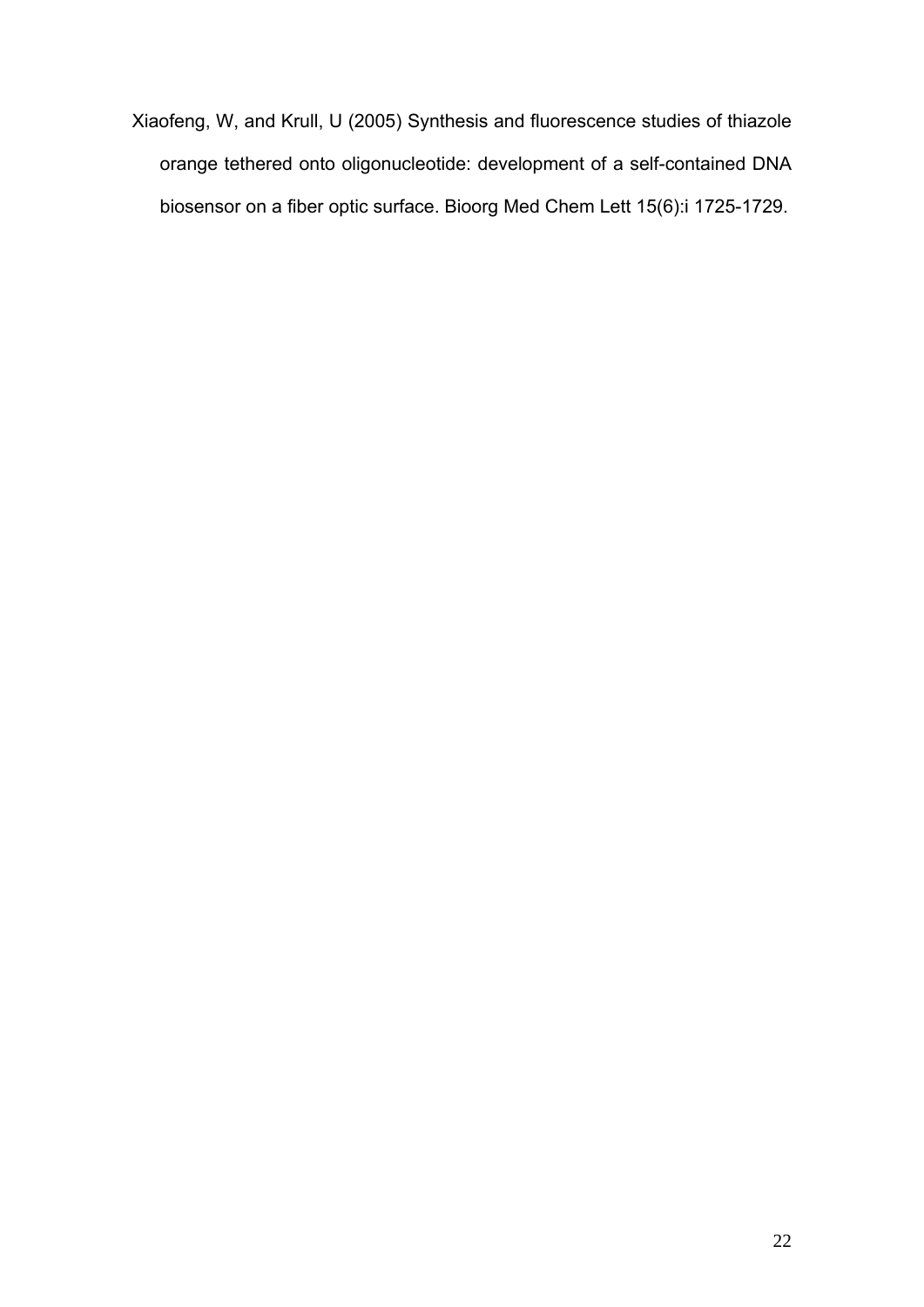**Table 1.-** Comparison between the proposed kinetic models for bacterial strain E-981024:statistical parameters.

| Model number -<br>equations                       | <b>Parameters</b> | Value $\pm$ error                                                 | <b>SQR</b>           | $F_{95}$ | <b>AICc</b> |
|---------------------------------------------------|-------------------|-------------------------------------------------------------------|----------------------|----------|-------------|
| Model 1<br>(eq. 3 to eq. 7)<br>$t_v = 0, t_m = 0$ | $C_{Vmax}$        | 5.33 $\cdot$ 10 <sup>-1</sup> $\pm$ 8.13 $\cdot$ 10 <sup>-3</sup> | $1.69 \cdot 10^{-2}$ | 1286     | $-6.59$     |
|                                                   | $C_{Mmax}$        | 1. 85 $10^{-1} \pm 7.09 \cdot 10^{-3}$                            |                      |          |             |
|                                                   | $k_1$             | $6.04 \cdot 10^{-1} \pm 1.81 \cdot 10^{-2}$                       |                      |          |             |
|                                                   | $k_2$             | $6.89 \cdot 10^{-1} \pm 3.81 \cdot 10^{-2}$                       |                      |          |             |
|                                                   | $k_3$             | $-9.97 \cdot 10^{-1} \pm 1.82 \cdot 10^{-1}$                      |                      |          |             |
|                                                   | k <sub>4</sub>    | $-3.07 \pm 4.18 \cdot 10^{-1}$                                    |                      |          |             |
| Model 2<br>(eq. 3 to eq. 7)                       | $C_{Vmax}$        | $5.33 \cdot 10^{-1} \pm 3.83 \cdot 10^{-3}$                       | $2.32 \cdot 10^{-3}$ | 7039     | $-8.29$     |
|                                                   | $C_{Mmax}$        | 2. 06 $\cdot$ 10 <sup>-1</sup> ± 3.83 $\cdot$ 10 <sup>-3</sup>    |                      |          |             |
|                                                   | k <sub>1</sub>    | 6.10 $\cdot$ 10 <sup>-1</sup> ± 7.42 $\cdot$ 10 <sup>-3</sup>     |                      |          |             |
|                                                   | k <sub>2</sub>    | $4.56 \cdot 10^{-1} \pm 1.54 \cdot 10^{-2}$                       |                      |          |             |
|                                                   | $k_3$             | $9.93 \pm 5.44$                                                   |                      |          |             |
|                                                   | k <sub>4</sub>    | $25.5 \pm 14.1$                                                   |                      |          |             |
|                                                   | $t_v$             | $-7.96 \pm 1.53$                                                  |                      |          |             |
|                                                   | $t_{m}$           | $-6.41 \pm 1.07$                                                  |                      |          |             |

Note:  $C_{Vmax}$ ,  $C_{Mmax}$  (g L<sup>-1</sup>); k<sub>1</sub>, k<sub>2</sub> (g L<sup>-1</sup>·min<sup>-1</sup>), k<sub>1</sub>, k<sub>2</sub> (dimensionless), t<sub>v</sub>, t<sub>m</sub> (min).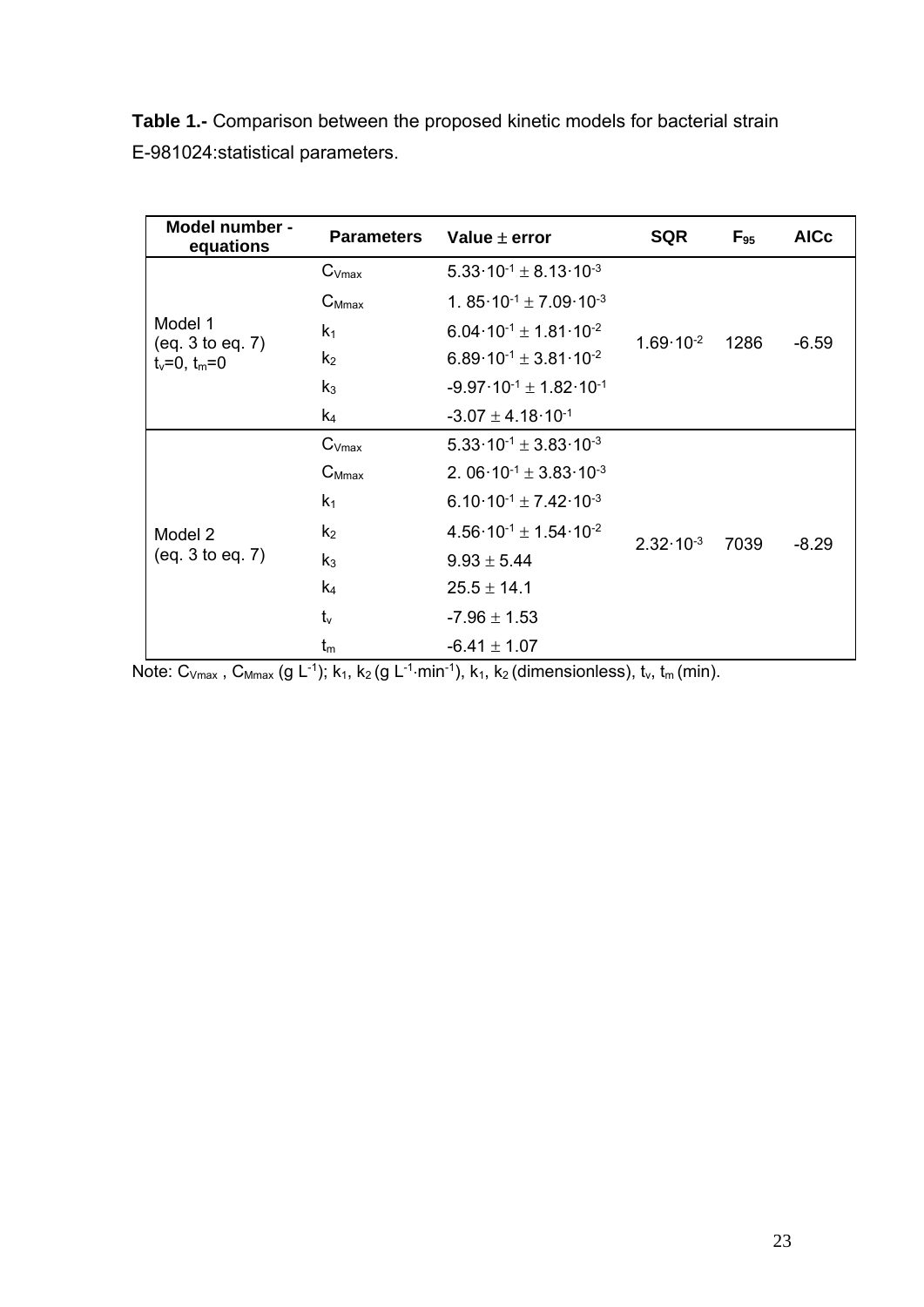| <b>Table 2.-</b> Comparison between the proposed kinetic models for bacterial strain |  |
|--------------------------------------------------------------------------------------|--|
| E-022115 statistical parameters.                                                     |  |

| Model number -<br>equations                       | <b>Parameters</b> | Value $\pm$ error                                 | <b>SQR</b>           | $F_{95}$ | <b>AICc</b> |
|---------------------------------------------------|-------------------|---------------------------------------------------|----------------------|----------|-------------|
| Model 1<br>(eq. 3 to eq. 7)<br>$t_v = 0, t_m = 0$ | $C_{Vmax}$        | $4.58 \pm 1.42 \cdot 10^{-1}$                     | $3.98 \cdot 10^{-1}$ | 748      | $-2.86$     |
|                                                   | $C_{Mmax}$        | $1.62 \pm 3.48 \cdot 10^{-1}$                     |                      |          |             |
|                                                   | k <sub>1</sub>    | $6.42 \cdot 10^{-1} \pm 1.34 \cdot 10^{-2}$       |                      |          |             |
|                                                   | k <sub>2</sub>    | $3.35 \cdot 10^{-1} \pm 4.68 \cdot 10^{-2}$       |                      |          |             |
|                                                   | $k_3$             | $1.40 \cdot 10^{-1} \pm 3.27 \cdot 10^{-2}$       |                      |          |             |
|                                                   | k <sub>4</sub>    | 4.50 $\cdot$ 10 $^{-1}$ ± 8.35 $\cdot$ 10 $^{-2}$ |                      |          |             |
| Model 2<br>(eq. 3 to eq. 7)                       | $C_{Vmax}$        | $4.62 \pm 7.21 \cdot 10^{-2}$                     | $9.58 \cdot 10^{-2}$ | 2312     | $-4.06$     |
|                                                   | $C_{Mmax}$        | $1.29 \pm 8.59 \cdot 10^{-2}$                     |                      |          |             |
|                                                   | $k_1$             | $6.40 \cdot 10^{-1} \pm 6.65 \cdot 10^{-3}$       |                      |          |             |
|                                                   | k <sub>2</sub>    | 4.14 $10^{-1}$ ± 3.03 $10^{-2}$                   |                      |          |             |
|                                                   | $k_3$             | $5.19 \cdot 10^{-1} \pm 1.70 \cdot 10^{-1}$       |                      |          |             |
|                                                   | k <sub>4</sub>    | $1.94 \pm 6.49 \cdot 10^{-1}$                     |                      |          |             |
|                                                   | $t_v$             | $-3.77 \pm 1.61$                                  |                      |          |             |
|                                                   | $t_{m}$           | $-5.54 \pm 1.01$                                  |                      |          |             |

Note:  $C_{Vmax}$ ,  $C_{Mmax}$  (g L<sup>-1</sup>);  $k_1$ ,  $k_2$  (g L<sup>-1</sup>·min<sup>-1</sup>),  $k_1$ ,  $k_2$  (dimensionless),  $t_v$ ,  $t_m$  (min).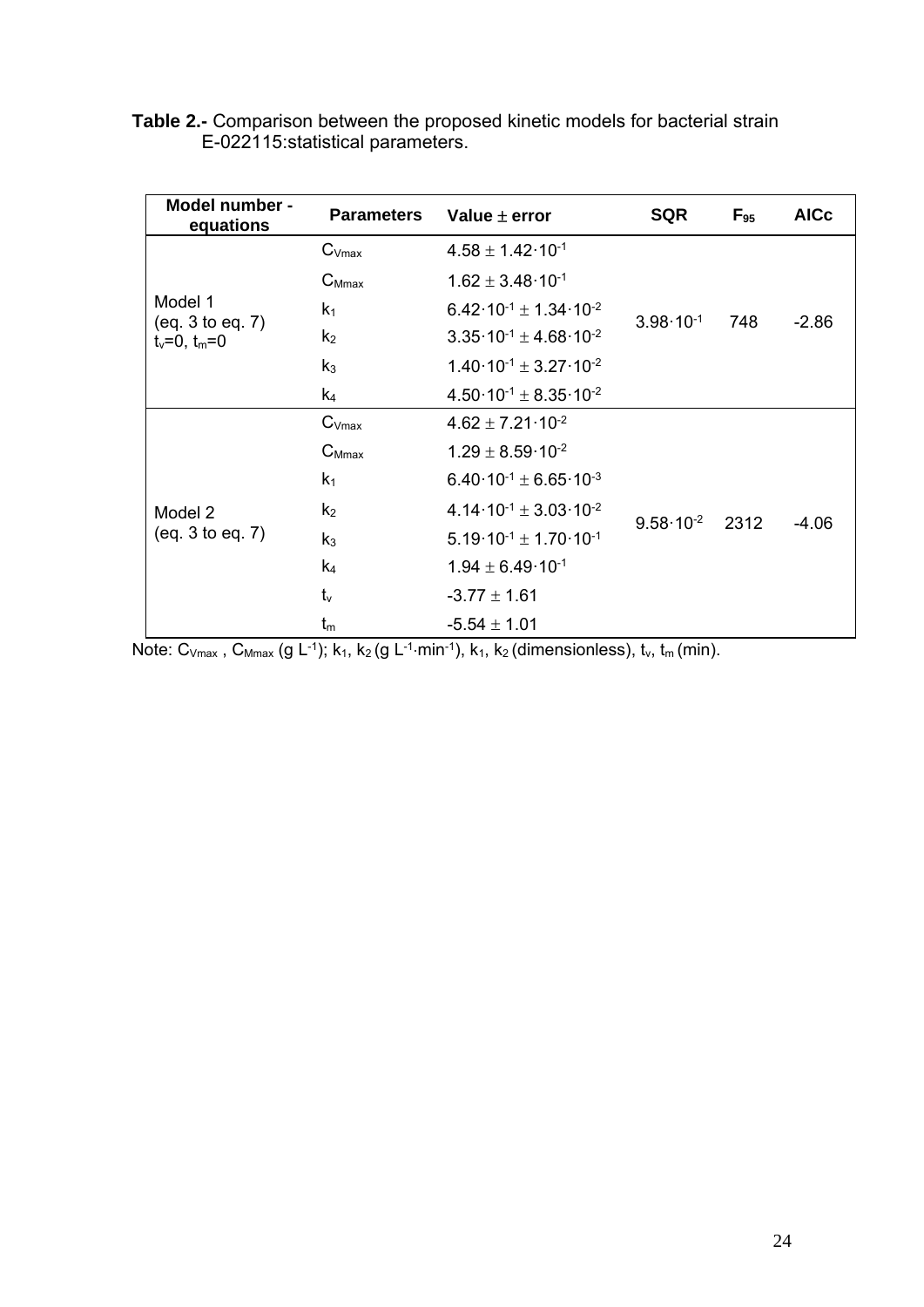**Figure 1.-** Dot plots obtained for each sample analysed by FC. Region R1 correspond to dead cells, R2 region represent damage cells, R3 correspond to viable cells, and Region R4 correspond to beads events.

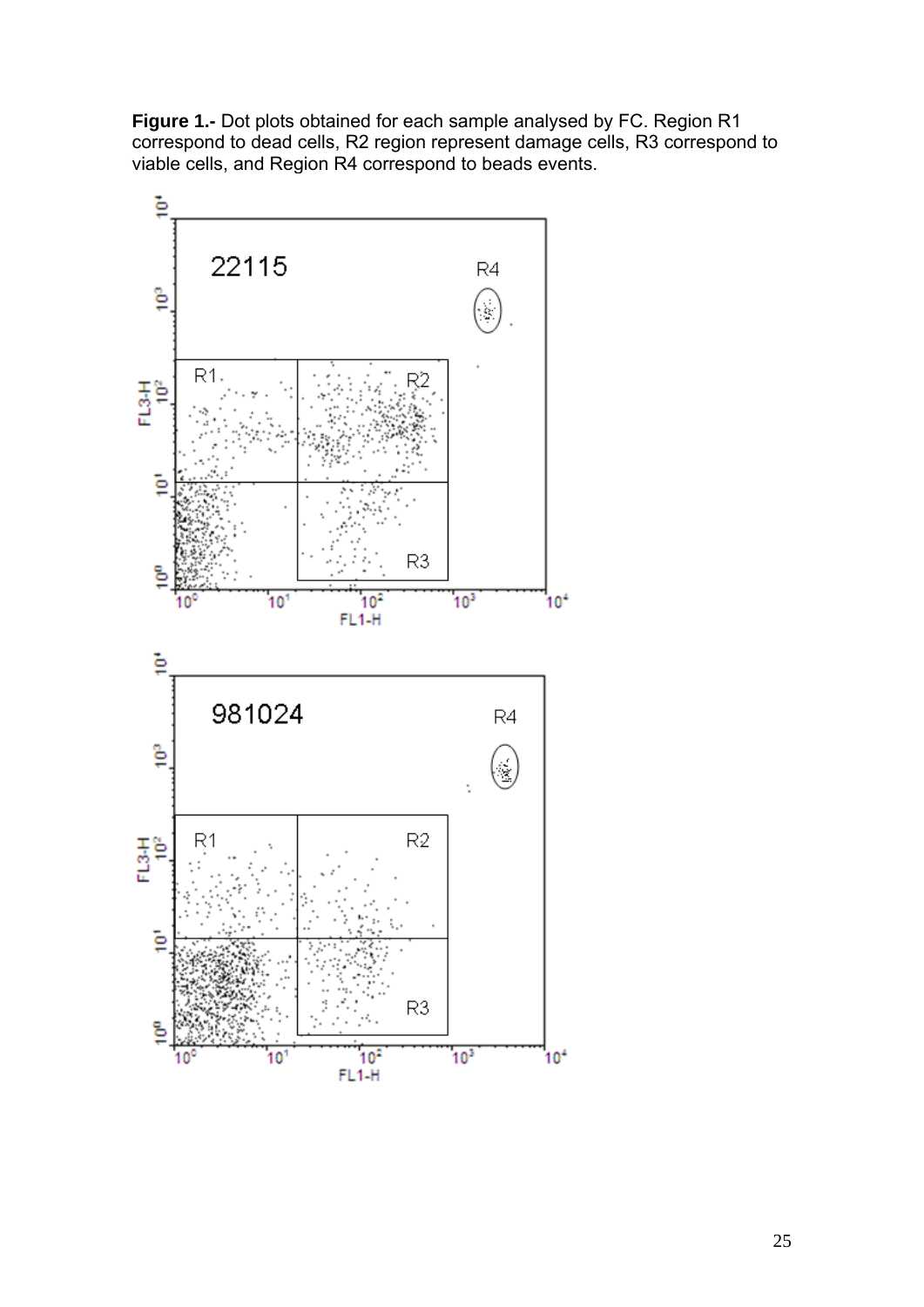**Figure 2.-** Concentration of total biomass (g.L<sup>-1</sup>). Comparison between FC (●) and OD (○) techniques.

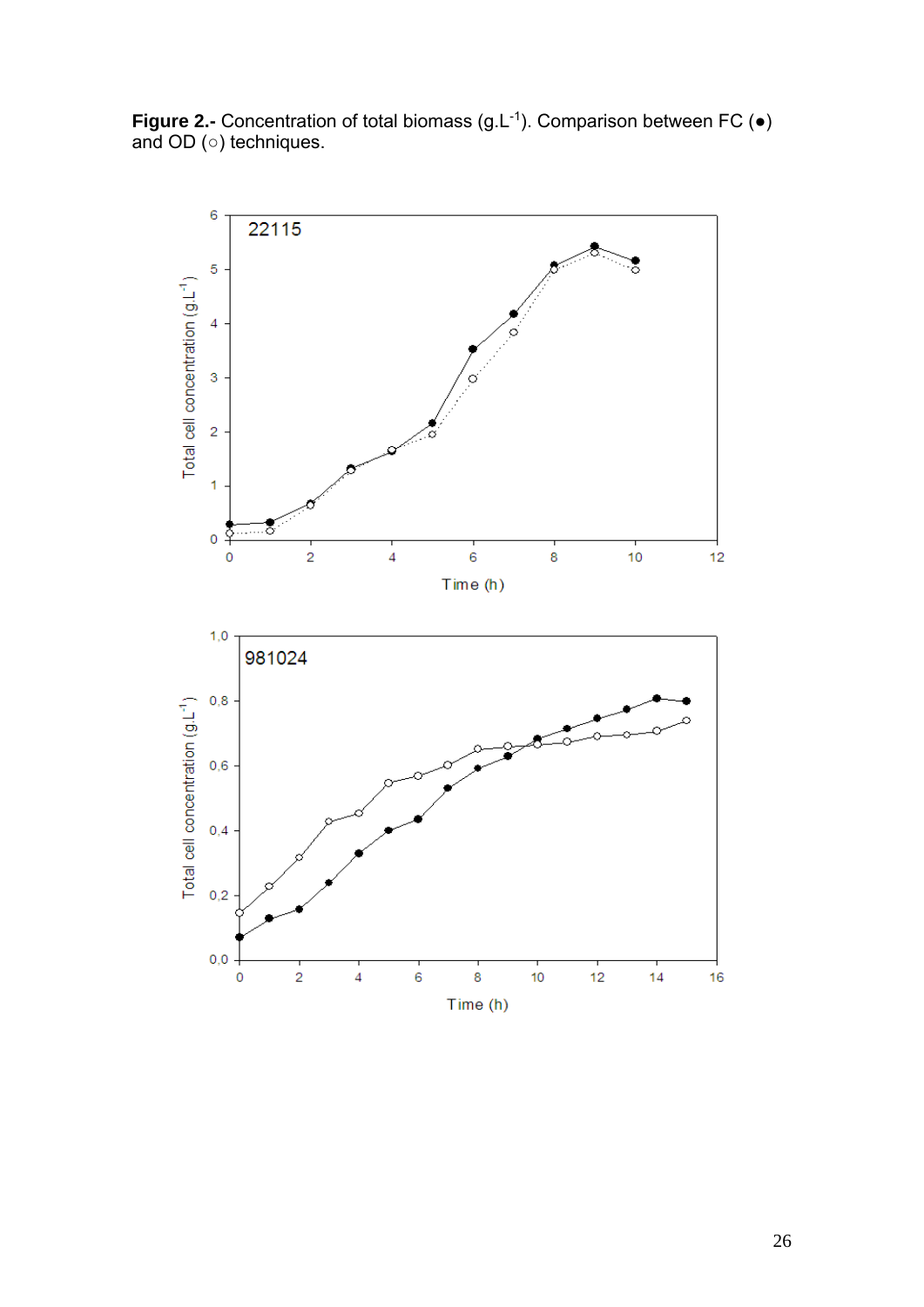**Figure 3.-** Results obtained by flow cytometry for both strains. Viable cells populations (▲), damage cells (■) and dead cells (●).

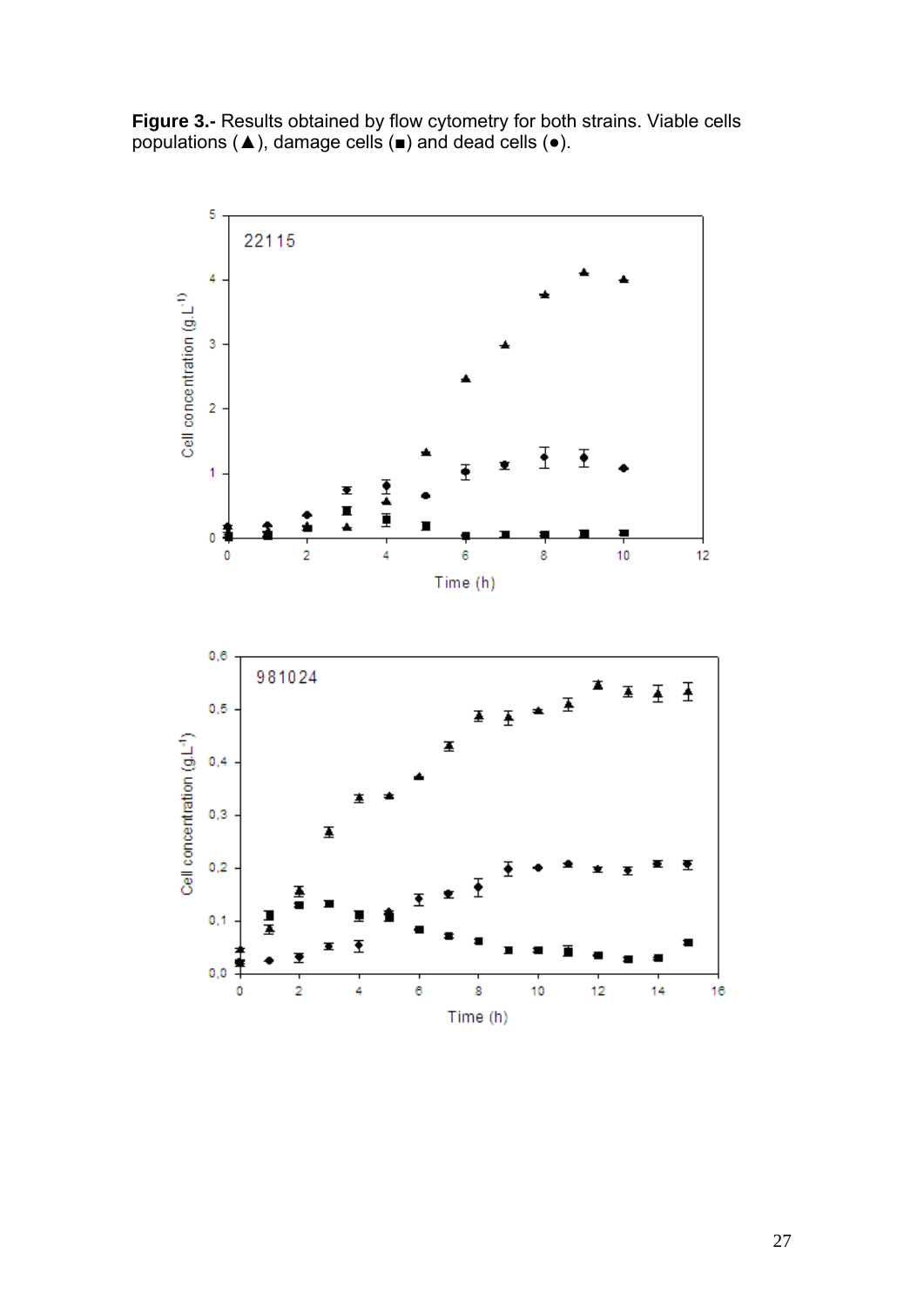**Figure 4.-** Fitting of Model 1 to viable, damaged and dead cells of strains E-981024 and E-022115. Viable cells populations (▲), damage cells (■) dead cells (●),and (-) model line.